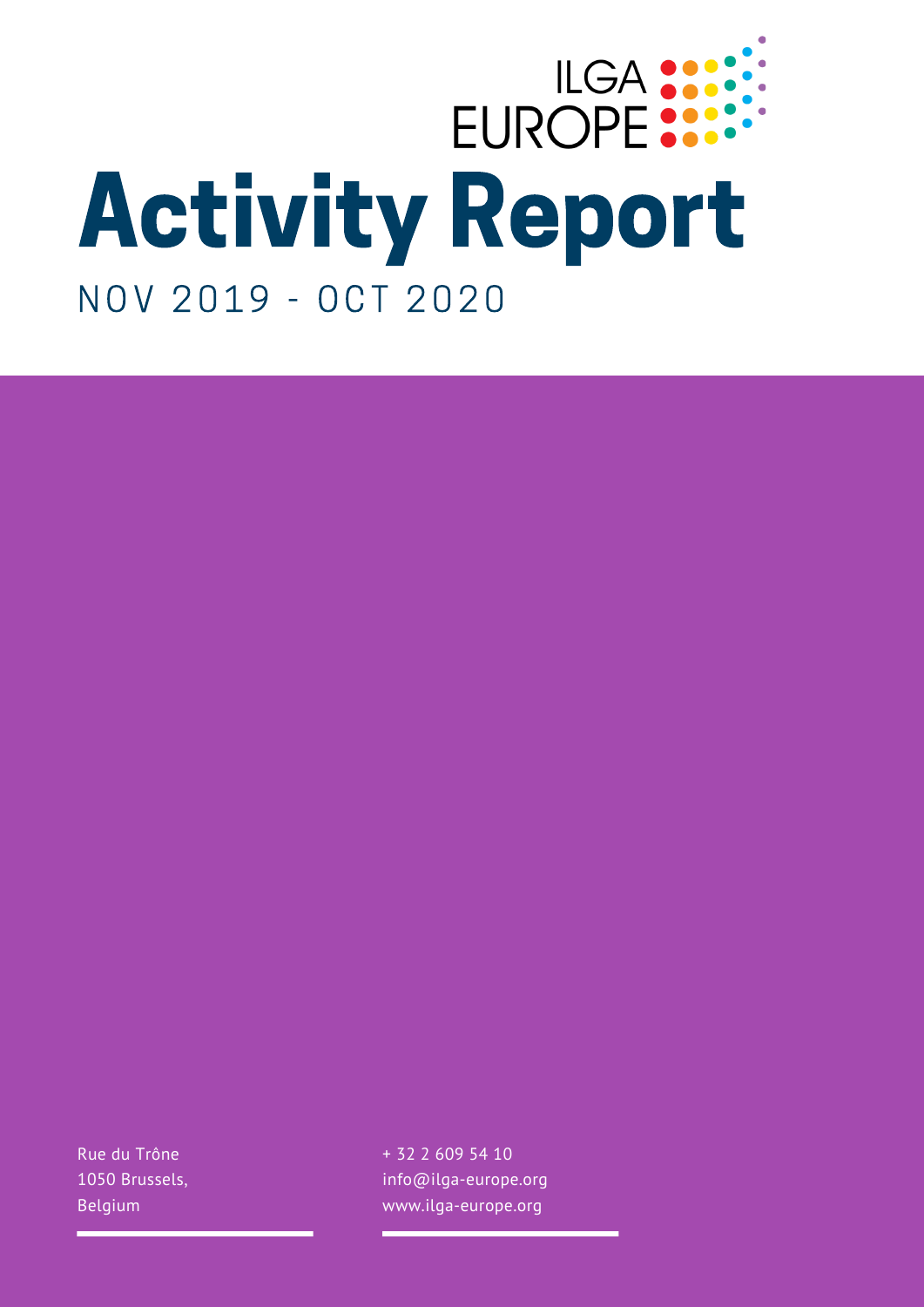### Introduction

In March, when the COVID-19 crisis hit Europe and we all went into lockdown, my immediate thinking was towards keeping the ILGA-Europe team going. How could I protect and support our staff? How could I look out for our board members across Europe, taking into account what they were experiencing? Then there was an immediate added layer, which was about asking who else do we have a commitment and a responsibility towards? Who depends on us continuing to do the work?

Unbeknownst to myself, I was implementing part one of what would become our three-step plan for COVID-19, 'Protect, Adapt, Rally'. This plan has underpinned much of our work over the past seven months, and now it's the theme for The Gathering Online, the replacement for our annual conference, which was supposed to take place in Sofia this year but, for obvious reasons, cannot.

Since the COVID-19 crisis went global, it has become an undeniable fact that we are at a crossroads for our societies in so many different ways, from the fact that governmental responses to the pandemic pushed all the structural and socio-economic inequalities that exist in our societies to the forefront, to the fact that we are finally acknowledging structural racism and there's no going back, to the fact that the pandemic has hugely amplified all of the political challenges that were there already, populism, authoritarianism, questioning of democracies, and so on.

So, we are in this dramatic moment in history, and yet at the same time I feel calm when I look at ILGA-Europe. The reason for this is that our response to the crisis, and the fact that our other work didn't falter, have demonstrated how we've built this organisation, and how we've built our organisational capacity to be resilient, and to adapt, which significantly is the second part of our plan for the crisis.

We've built our capacity to be agile. We've built our capacity to cope with change, and to deal with the uncertainty that is brought about by change. We're more and more able to handle the difficulties amidst that uncertainty, to accept that there are unknowns and to not try and find solutions everywhere. This doesn't necessarily make the work always nice, easy and pleasant, but the COVID-19 crisis has showed that we're able to do deal with that fact too.

This report is structured under our Strategic Framework for 2019 – 2023, but when I began putting it together I wondered if, because of the enormous disruption that has happened since March, I should report completely outside the Framework. What I came to understand is that in the current context, our Strategic Framework still makes complete sense. The paths are the same paths in how you achieve change, even if we have found ourselves doing the work differently. We might be paying attention to different issues or we might be addressing the issues differently, but the paths remain the same and the roles that we've carved out and identified for ILGA-Europe remain intact.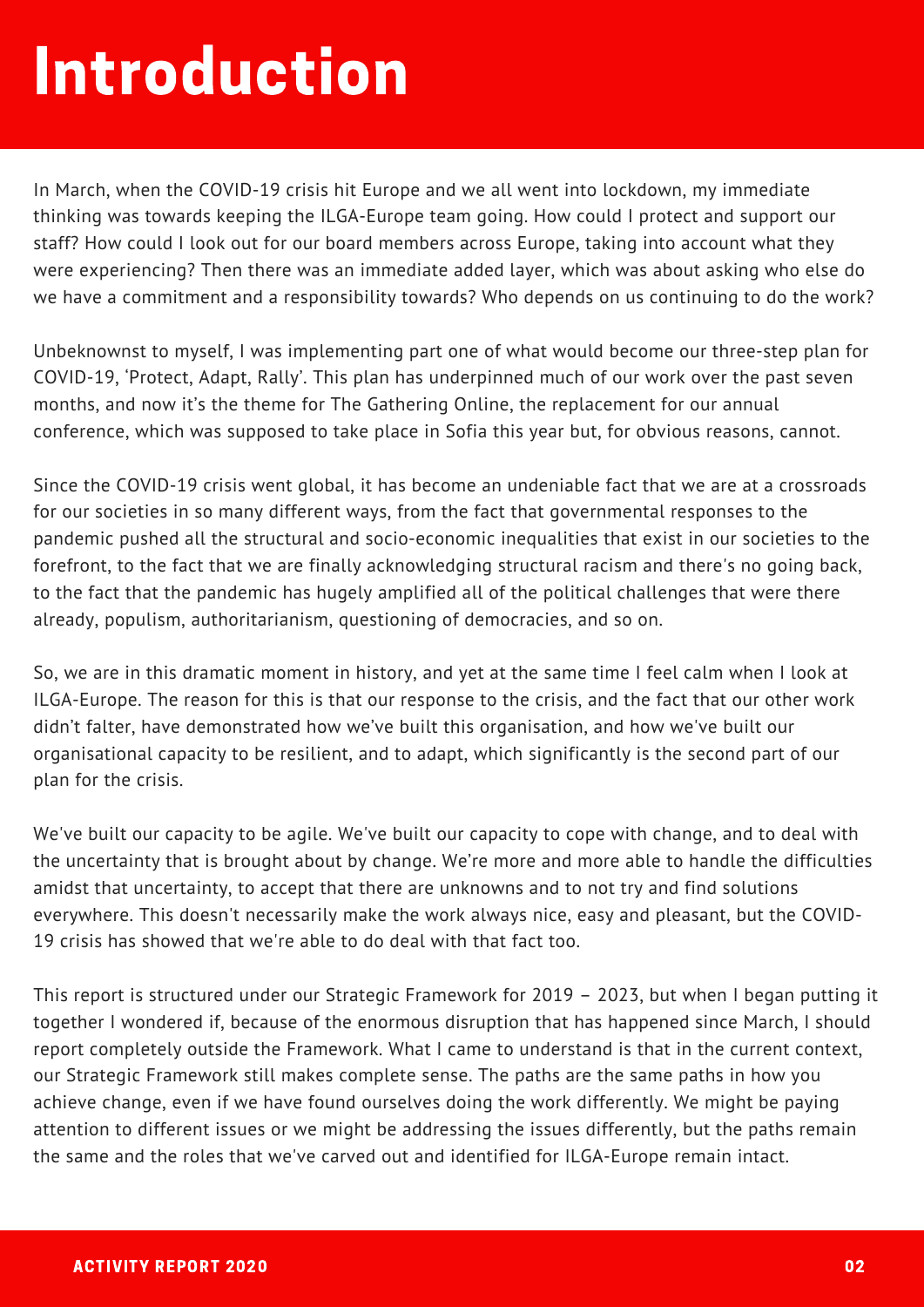### Introduction

We keep on having to reinvent and be creative, to adjust and do things slightly differently or very differently, but it's still fundamentally about playing the same function. The fact that we solidly continue to play that function is a positive we can take from all that has happened.

We've proven this year that ILGA-Europe is still relevant. We have been doing what we needed to do, and we continue with steady intent. We continue to support people to the best of our ability and every signal is that whatever we've offered, and are offering is relevant and meaningful. We've played our role in activating and pushing the institutions and governments, and they are, to a large extent, listening and taking the action they need to take.

At the same time, the ways in which we work have fundamentally changed, and arising from that is the trickier question of how this will affect us in the long run. Seven months after the first Western lockdowns, we are all coming to the conclusion that we can't replace social interaction, or that there's only so much that you can replace with digital interaction. The move to online work has opened up a few unexpected opportunities in terms of reach, in terms of the creativity that comes from using different tools, but what does it mean in terms of ILGA-Europe's ability to stay connected with the lived realities of the community and of our members? That is clearly something we have to look at as we go into 2021, because connection is the fuel that drives ILGA-Europe's work. The connections that existed are still there and we need to maintain them, but creating new ones is, and will be challenging.

Our annual conference is a core example of how the European and Central Asian LGBTI movement, and in turn ILGA-Europe thrives on connection. For so many people every year, it's an absolutely exhausting few days, but also extraordinarily reinvigorating and re-energising, because the conference is a place where people indeed get connected, reconnected, challenged, pushed, have fun, and realise that they have a lot in common. For the ILGA-Europe team it's also the moment where vital conversations take place, which end up as the building blocks for our work. These conversations take place not only at the structured sessions, but in the less structured social spaces too, where unexpected discussions can spring up.

In this way, I don't think anything can ever replace the physical conference. This said, we can't predict what The Gathering Online will bring us. Some members have told me that they're dearly looking forward to feeling a sense of connection with others, even if it's just through Zoom. We all long for that sense of connection, so all at ILGA-Europe are hoping that whatever we're offering people will bring, at least for a moment, that sense that they're still part of that larger movement and they're not alone.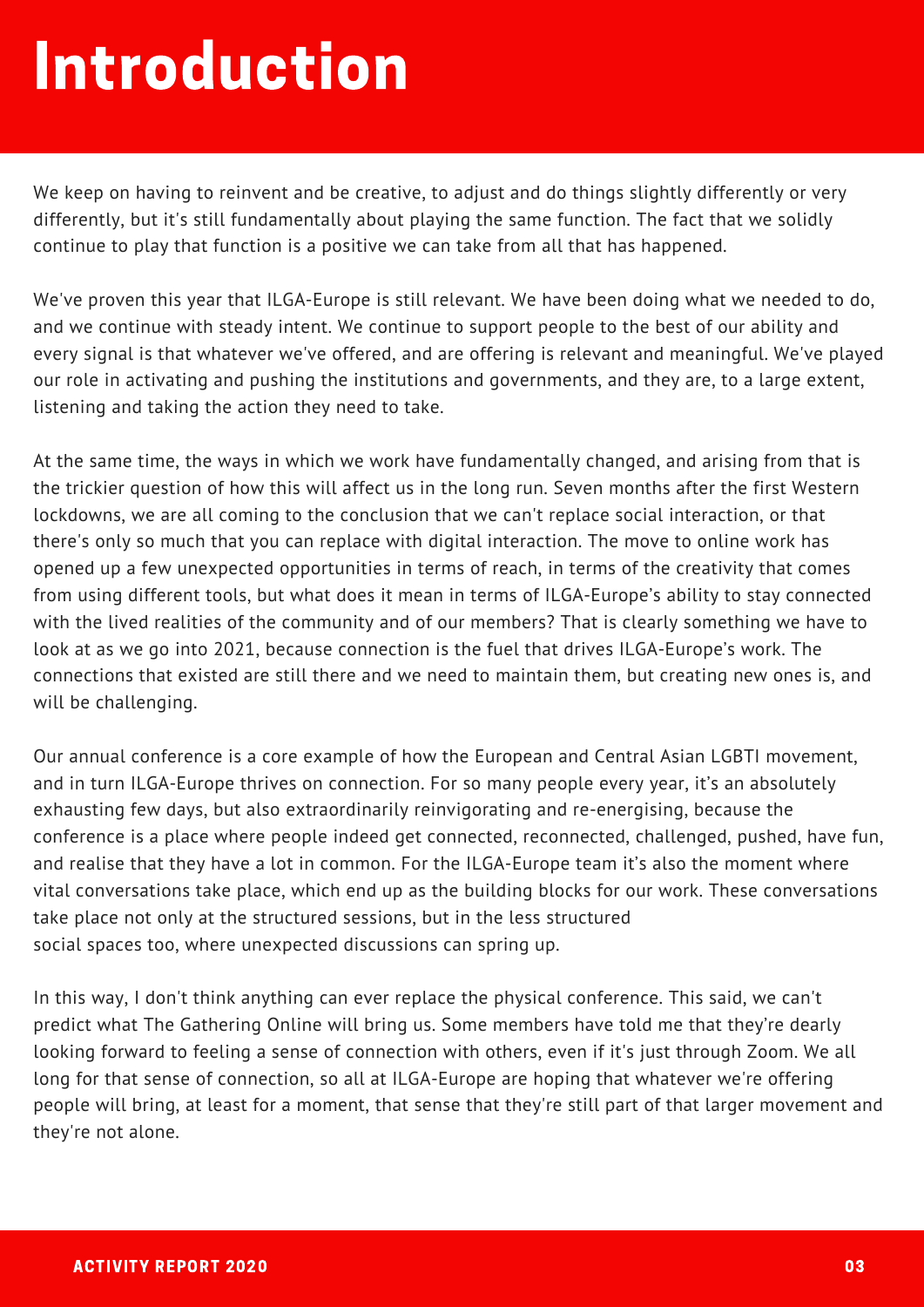### Introduction

In itself, The Gathering Online is an illustration of where we're at in the world right now. In many ways the challenge is in bringing diverse experiences of a common phenomenon together in order to ask the questions that will help us move forward. There are some core developments happening in our world which are pretty much affecting everyone, so that's where we need to focus our time and energy, whilst at the same time making sure we're bringing the diversity of experiences of how these major events and elements are impacting people.

Early on in the lockdown I went through a moment of optimism, thinking that maybe we had come to a moment in which to reinvent the world. Hopefully we could turn this crisis into an opportunity. Looking back, I think that was a kind of naive optimism, in that I thought this might happen overnight, the same way I thought we might soon return to our normal ways of living. I still firmly believe that we are at one of those moments in history where we can make profound choices that will radically change the course of our societies, but clearly we need to go through a really difficult time in order to recreate.

The Gathering Online constitutes the third part of our 'Protect, Adapt, Rally' plan. Part of that rallying is in acknowledging that we don't have answers now, and that we won't have answers for a while. But we need to rally around a common vision and steer the course, with hope and clarity, even though we understand that things will not be easy in the coming time.

Throughout this forthcoming journey, the staff and board of ILGA-Europe will continue to stand firmly and compassionately, working for and in solidarity with every one of our member organisations, and with activists and communities across Europe and Central Asia.

دالمصد

Evelyne Paradis, Executive Director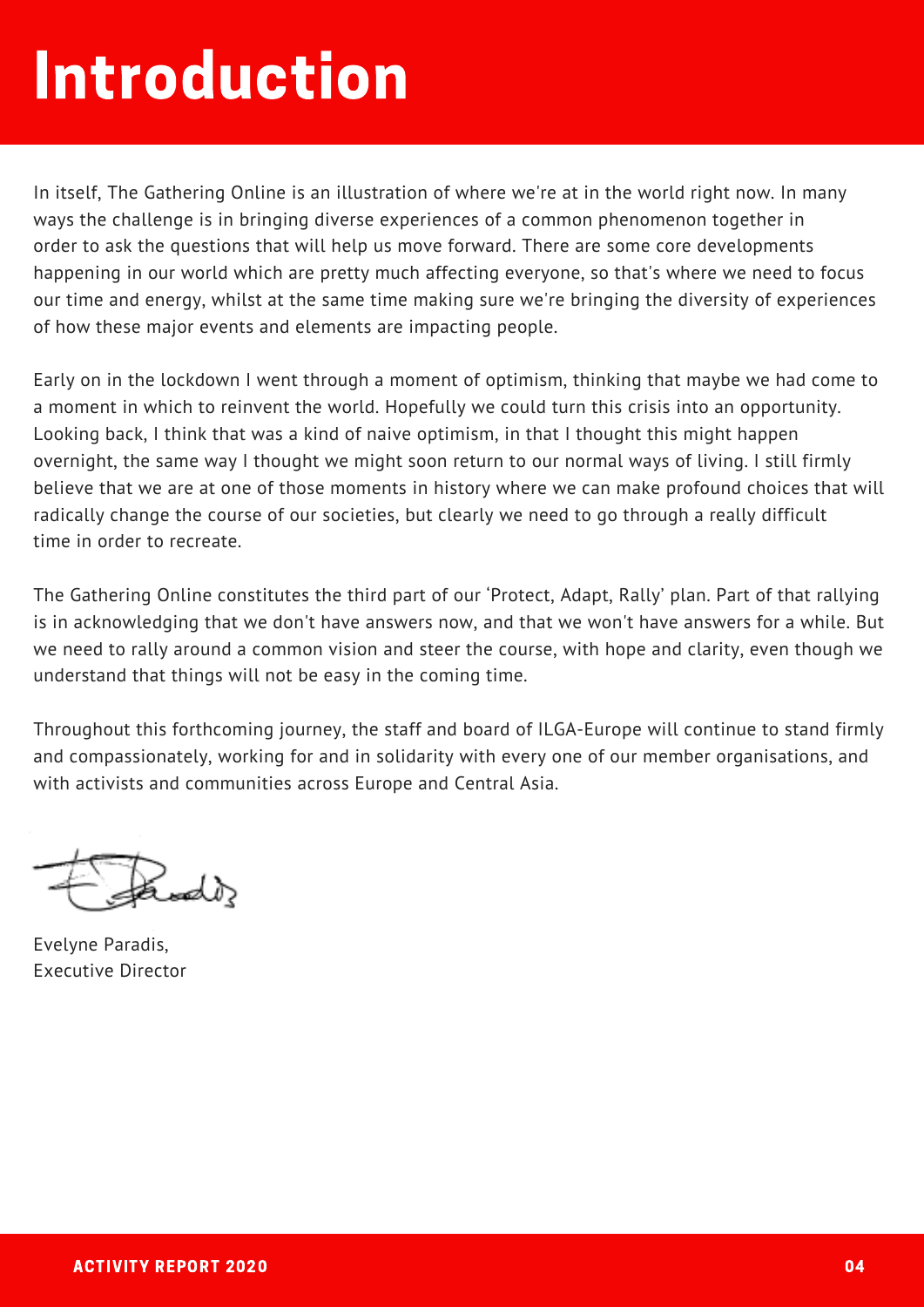### Report on ILGA-Europe's Strategic Framework 2019-2023

#### **Highlights and Achievements**

This section aims to report on the work done by ILGA-Europe towards achieving the goals set out under our Strategic Framework 2019-2023. This report covers work carried out between November 2019 and October 2020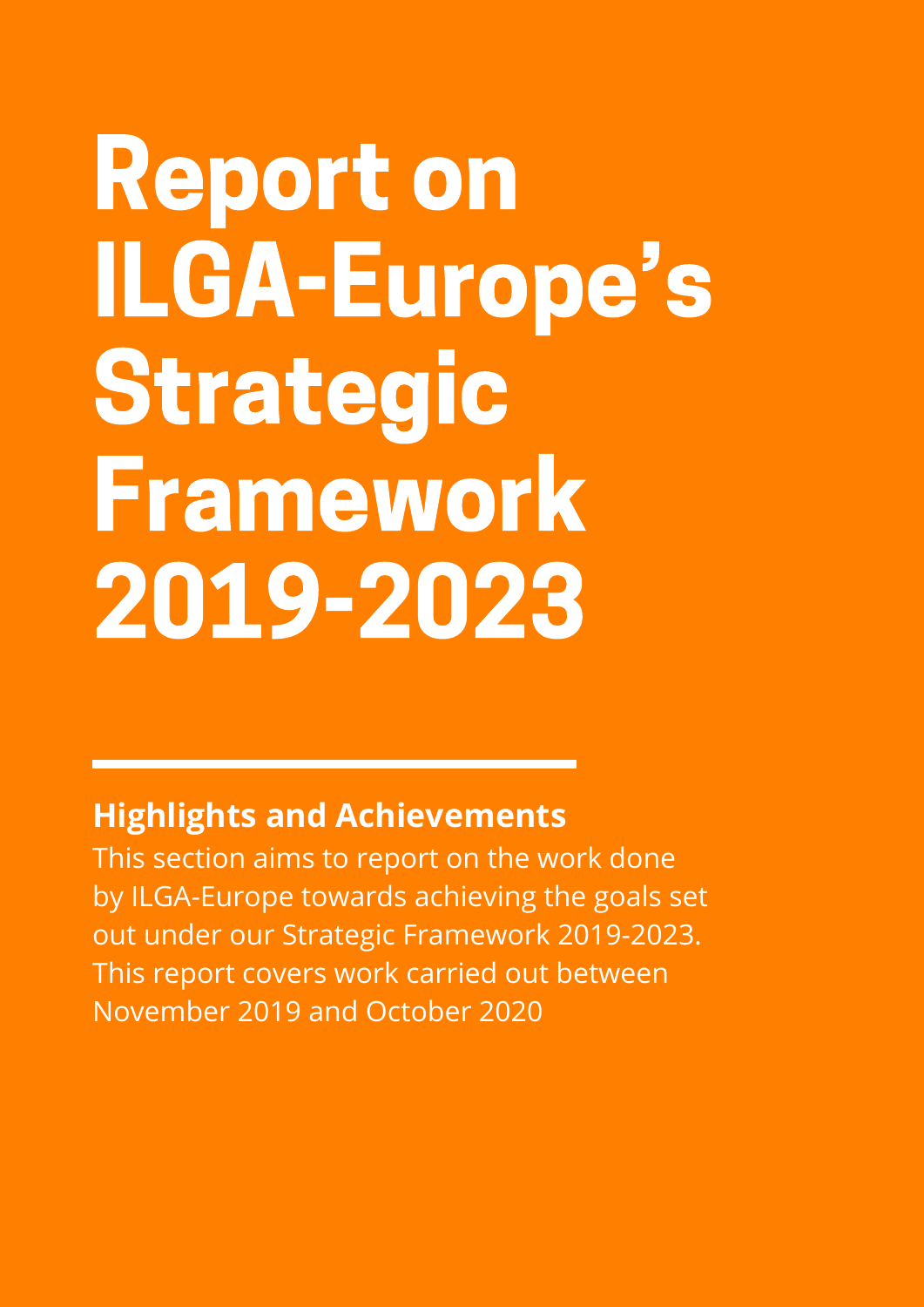### Pathway 1: Empowered and inclusive LGBTI communities

The first pathway towards achieving our vision is having an "Empowered and inclusive LGBTI communities". This pathway is about how LGBTI people – including those who are underrepresented and/or marginalised – have safe(er) spaces to come together, can access services and support that respond to their needs, feel empowered to exercise their rights, have a voice in decisionmaking processes that impact their daily lives, all aspects which were profoundly challenged by the measures taken to respond to the pandemic across the region.

Strong, resourced, s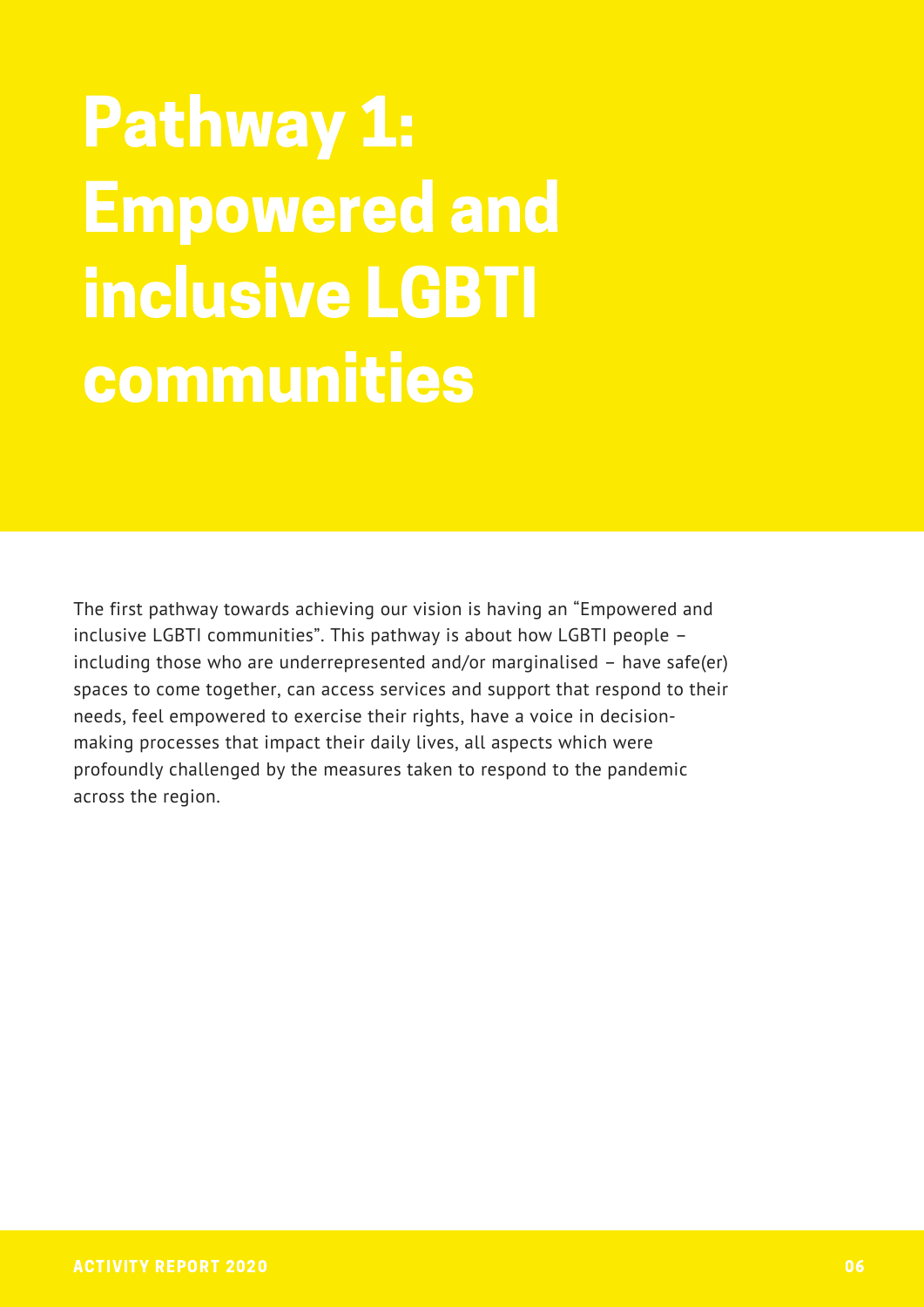#### WHAT'S CHANGED?

One of the things that changed most drastically and suddenly this year for everyone is the way we go about community organising and community support, which depend to such a large extent on people being able to meet and connect in person. Where ILGA-Europe had been contributing to strengthening existing capacities of LGBTI groups and organisations to engage in community organising in the past, what we could offer this year was to support exchange of practices and experiences of moving community organising online, including through a webinar and other tools. (as part of our 'Protect, Adapt and Rally' package, see Pathway 2).

We have been going through this learning ourselves. We've said before that the Annual Conference is the closest we get at ILGA-Europe to creating a community space. And so, like so many community spaces this year, we had to rethink and reinvent it.

Deciding to cancel the in-person conference originally planned in Sofia was a difficult decision to make but an important one. Organising The Gathering Online 2020 involved completely rethinking what it meant to create a safe space and how to make people feel connected and engaged when we're online; how to be able to have meaningful conversations about complex issues while figuring how to use new technical tools; how to overcome new barriers to participation and inclusion of those whose voices are not heard. Through The Gathering and other online events, we are ourselves learning about both the advantages and the disadvantages of online organising, and sharing this learning whenever possible.

#### WHAT WE LEARNED

We are acknowledging that significant learning has to be done as online work becomes a new normal, and a feature of our world likely to remain beyond the pandemic. Beyond building our technical skills, it is about understanding how digital tools and platforms can contribute positively to community organising, but also about naming challenges and limitations of connecting virtually. We're also fully aware of how easily most marginalised communities become even more marginalised and vulnerable in a world largely gone digital. How we can support the thinking going on when it comes to online organising and reaching out to everyone is an important question for ILGA-Europe as we move forward.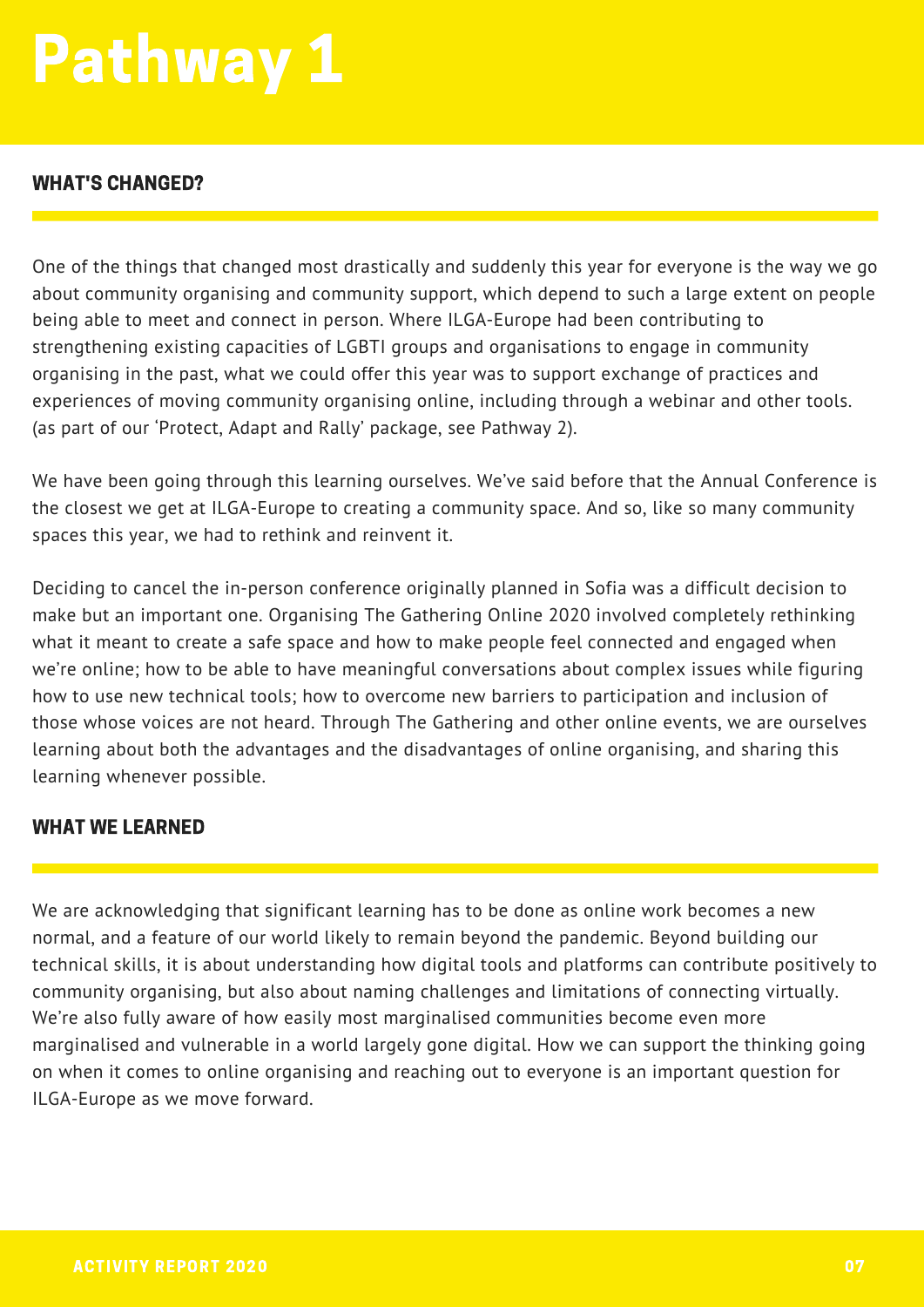Pathway 2: Strong, resourced, skilled, accountable and sustainable LGBTI movements

The second pathway towards achieving our vision is "Strong, resourced, skilled, accountable and sustainable LGBTI movements". This implies that LGBTI groups and organisations have access to sufficient, appropriate and sustainable resources to carry out their work – resources in terms of money, skills and knowledge, people (within the movement and outside), in a way to drive change, and enable them to effectively respond to emerging threats to their communities, or to seize opportunities that emerge to drive change.

This pathway is one that did change quite a bit in form, but certainly not in terms of objective. Our work remained more than ever aimed at responding to emerging needs within LGBTI movements in Europe and Central Asia, and at supporting LGBTI activists by bringing together knowledge and resources. So, while there were changes in our activities, most went forward as planned, though maybe in a slightly different format and with a bit of delay.

Strong, resourced, s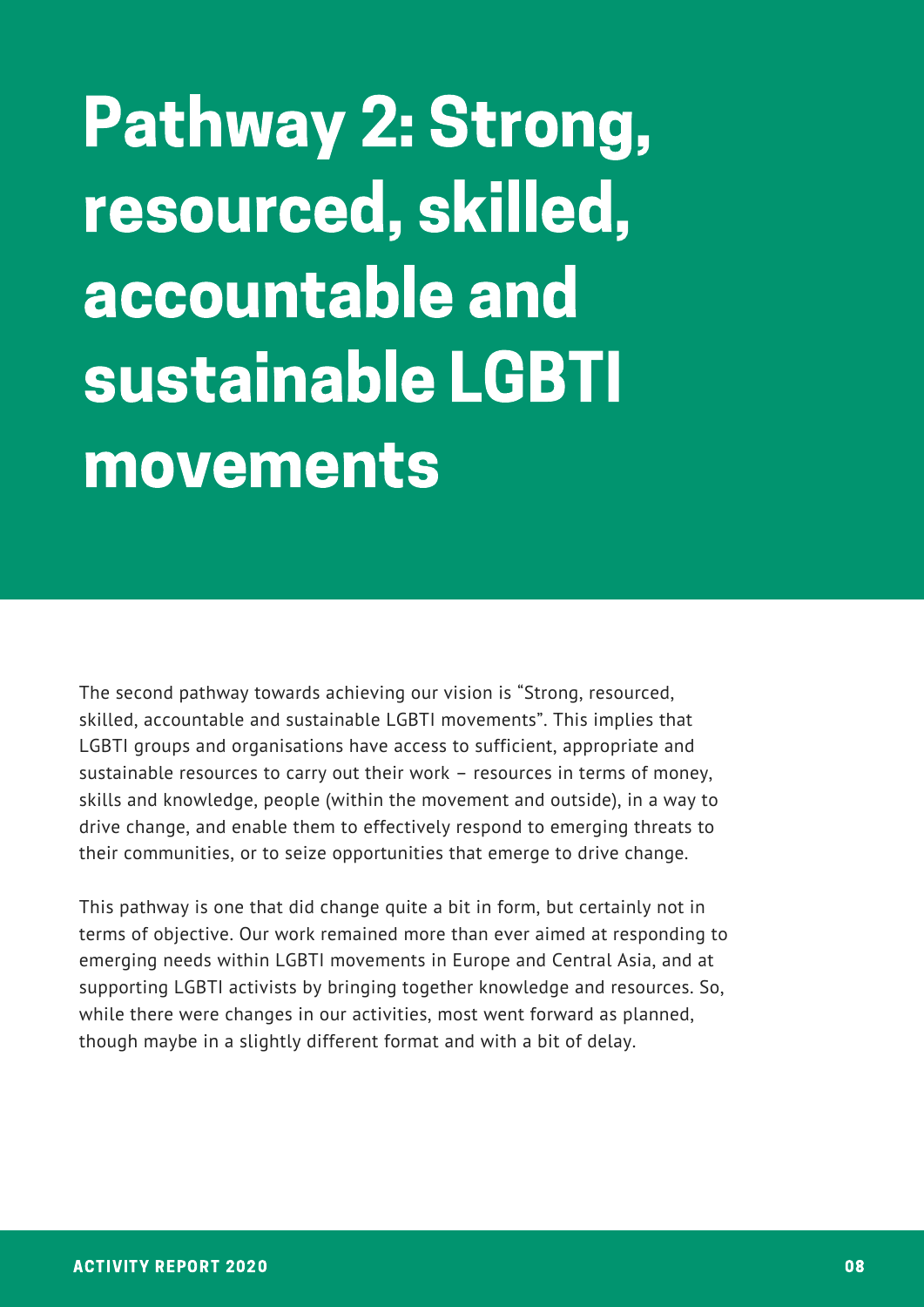#### WHAT'S CHANGED?

In April, as a response to the particular challenges posed by the pandemic for LGBTI groups and organisations, ILGA-Europe launched our three-part plan 'Protect, Adapt and Rally' to support LGBTI organisations in Europe and Central Asia in continuing their crucial work at the frontline through a rapidly changing landscape. With the 'Protect, Adapt, Rally' plan, we:

**Provided advice and resources** to enable LGBTI organisations adapt to new working situations and conditions, including on: managing organisations and teams through the crisis; working remotely; transitioning to online campaigning and community organising; communications in times of crisis; digital security; online management of finances and online fundraising events. We also provided details on legal service providers that are offering their services pro bono to LGBTI organisations. This was done through blogs, Instagram Live broadcasts, downloadable booklets and website.

**Facilitated exchange of learning** amongst LGBTI activists on how to meet new needs of the LGBTI community which arise as the COVID-19 crisis continues and beyond. This was done through series of webinars (communications; community engagement during the pandemic; community outreach; and organising Prides online), Instagam Live broadcasts and online peer support groups.

#### **RESOURCE MOBILISATION FOR LGBTI ACTIVISM**

Another important part of our work has been turned to the impact of the pandemic on resources for LGBTI work in our region. Firstly, we have been monitoring the situation by launching a survey on the impact on funding for LGBTI groups, which we have shared with a range of funders/donors. We also continue to share information about funding opportunities for LGBTI activists on a rolling basis. Secondly, we looked at how to support LGBTI groups and organisations to meet their emerging and longer-term needs, and created the "No One Left Behind" fund.

We launched this new initiative to support the LGBTI movement's capacity to effectively address socio-economic inequalities within LGBTI communities at this critical moment. We made 25 grants (out of 66 applicants) to support LGBTI groups and organisations to strengthen skills and knowledge, build alliances and relationships, and/or test new types of activities. These grants were made with a view to developing longer-term responses to underlying causes of social and economic inequalities, which increase the vulnerability and marginalisation of LGBTI people, especially in times of crisis. Importantly, the majority of these grants have been awarded to groups representing communities that are most affected by the impact of the crises, including LGBTI sex workers, migrants and trans groups.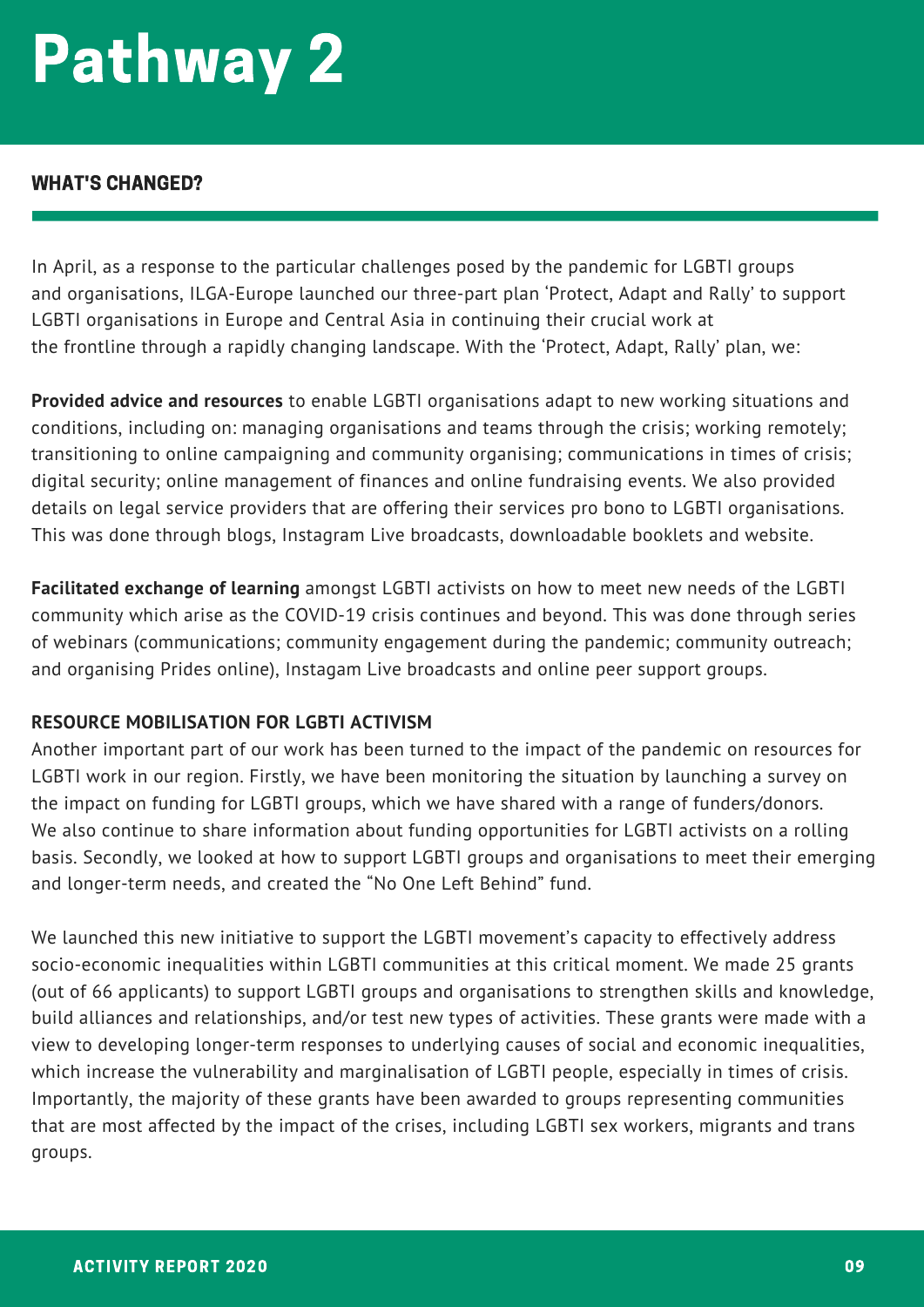#### WHAT WENT FORWARD?

#### **CAPACITY BUILDING**

A significant part of our activities focused on strengthening the capacity of LGBTI groups and organisations on security, safety and well-being issues. In partnership with the Dignity for All consortium, we continued to provide direct support to members in countries where LGBTI rights are under threat and where the sustainability of the work of LGBTI organisations is at stake. This collaboration supports LGBTI activists to continue their work. For instance, during the lockdown activists who couldn't continue their work from their (family) homes were supported to continue their work elsewhere.

We have also supported physical and digital security work, for instance by running an online training course on security for Central Asian activists. A series of webinars organised over the past months was designed to support organisations in strengthening their approach to wellbeing. This work will continue over the next little while, as wellbeing is a vital aspect of organisations' sustainability these days.

In addition to ongoing work on strategic communications (see Pathway 4), this year ILGA-Europe explored what good governance means in the context of LGBTI organisations and groups. In addition to building on our knowledge about different models of organisational structures and practices, we launched a survey for members and partners to collect information about the challenges and solutions LGBTI groups have in developing their approaches to good governance and accountability. In the coming months we will be publishing the results of this work and will start offering a few peer-learning opportunities for organisations on priority issues. We also held several training and webinars on financial and administrative management and on reporting for grantees.

Facilitating exchange of knowledge within the region is one of the most important functions ILGA-Europe can play. We are very excited to be launching The Hub – ILGA-Europe's LGBTI Resource Sharing Centre in early November. The Hub will significantly expand our ability to share knowledge and make learning more widely available. It will bring together learning and tools that IE gathers from within the LGBTI movement and make it more widely available, so it reaches out to more activists throughout the year. A very exciting feature of this platform is that activists will be able to upload best practices, so that peer-learning comes within reach of a growing number of activists. The Hub will be secured, so that more strategic information can be shared with verified users.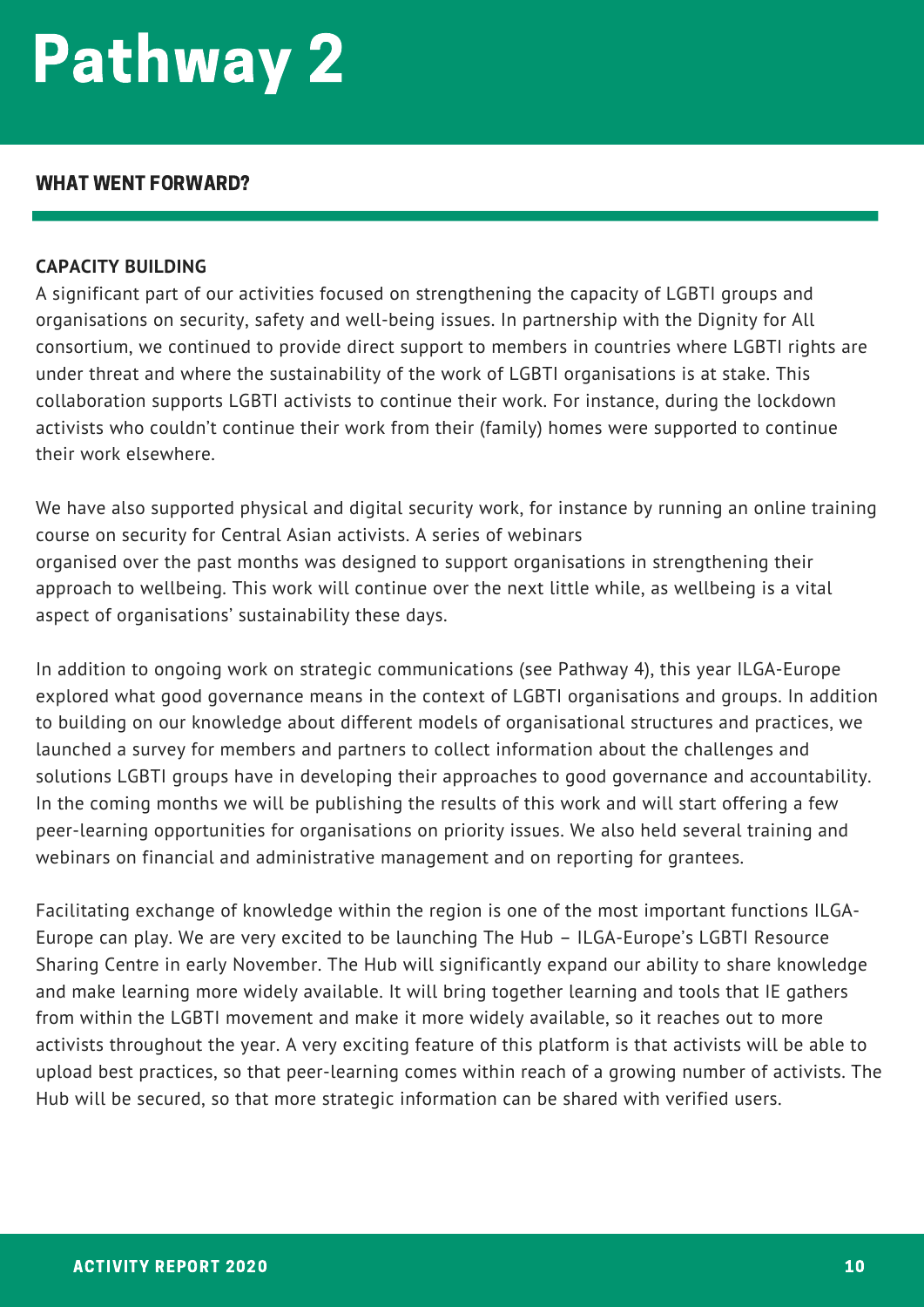#### **ONGOING RE-GRANTING FOR LGBTI ORGANISATIONS**

In addition to the "No One Left Behind" Fund, we maintained our regular re-granting activities. Over the past 12 months, in total, ILGA-Europe made 72 new grants totaling an amount of €758 173. The smallest grant made was €200 whilst the largest grant made was €25,000. 48 of these grants have been awarded to organisations working in places where their rights are under attack, and 26 grants specifically address needs of communities underrepresented in the LGBTI movement.

Overall, these grants supported LGBTI groups and organisations in maintaining and strengthening their resilience: supporting organisational development, community building, awareness-raising within communities, monitoring and advocacy work; campaigning; hate crimes reporting; message testing (see more under Pathway 4); security and emergency support for human rights defenders and communities at risk, etc. In a number of countries our engagement is part of multiple-year projects to support movements over a longer period of time.

Over the past year we've continued to invest particularly in underrepresented and under-resourced groups, including those op combine financial resources with additional capacity building, through coaching (e.g. on campaigning, security, organisational and financial management). Over the past months, we've made it a priority to support grantees as they had to adapt their projects because of COVID-19, giving them as much flexibility and guidance as possible.

#### **MAPPING NEEDS OF THE MOVEMENT**

In 2019, we carried out a survey to better understand the current existing capacities and needs of the LGBTI movement in Europe and Central Asia in the field of strategic communications. Building on this work and in collaboration with various funders, we further zoomed in on a few case studies in 2020, with the view of developing a better understanding of how to best strategically support the enhancing of strategic communication capacities. The results will not only inform ILGA-Europe's capacity-building work in the coming years but also contribute to on-going conversations amongst funders about funding needs and gaps. Although the work was a bit delayed, it will be launched towards the end of this year.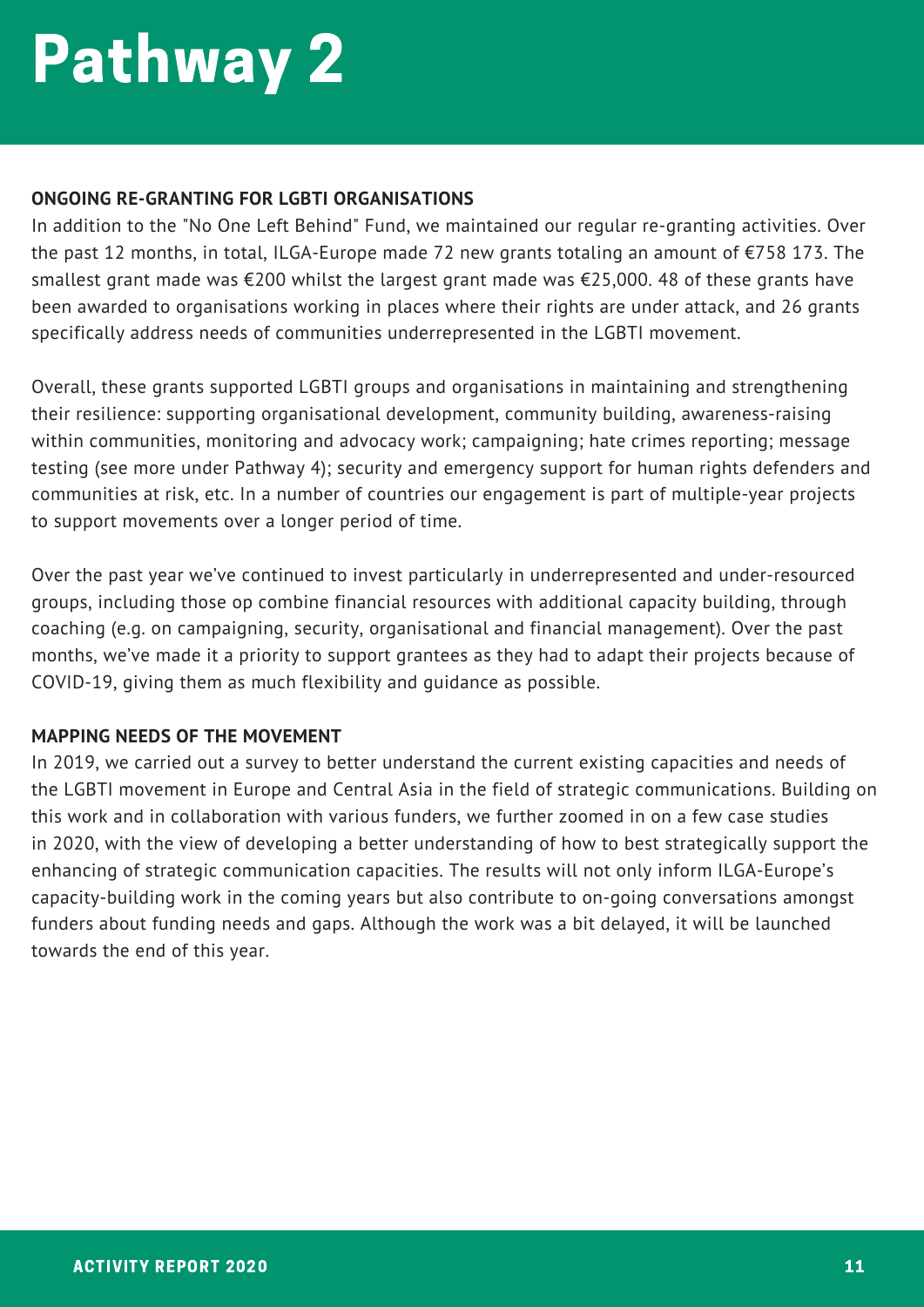#### WHAT WE LEARNED

Moving most of our work with the movement online is proving to be a real learning experience. It is, of course, about adapting and getting familiar with the use of new tools. While we do see some opportunities – reaching new people, not requiring people to travel, connecting more quickly etc., working online also raises a few challenges: digital security, people's access to internet, screen fatigue, the limits of online interactions in building trust and getting to know people.

There is no doubt that we are going through a clear transition – some of the new ways are here to stay, beyond the pandemic. On an ongoing basis, this will be about identifying what is positive about online work and where we need to privilege in-person work.

This year, we were also reminded in a rather abrupt way how quickly needs can shift. This only reinforced the importance of ILGA-Europe being able to identify where needs are, to connect with those who can best support rapidly, and to be able to mobilise resources and bring together those with expertise and experience to share. The past year also re-confirmed for us the importance of working on resource mobilisation for the LGBTI movement, especially considering there are already negative signals of the impact of economic consequences of the pandemic on the funding landscape for LGBTI and human rights work. Over the coming year, we will continue to work with funders not only to maintain funding for LGBT work, but also to ensure that new resources are mobilised and reach more marginalised parts of the LGBTI communities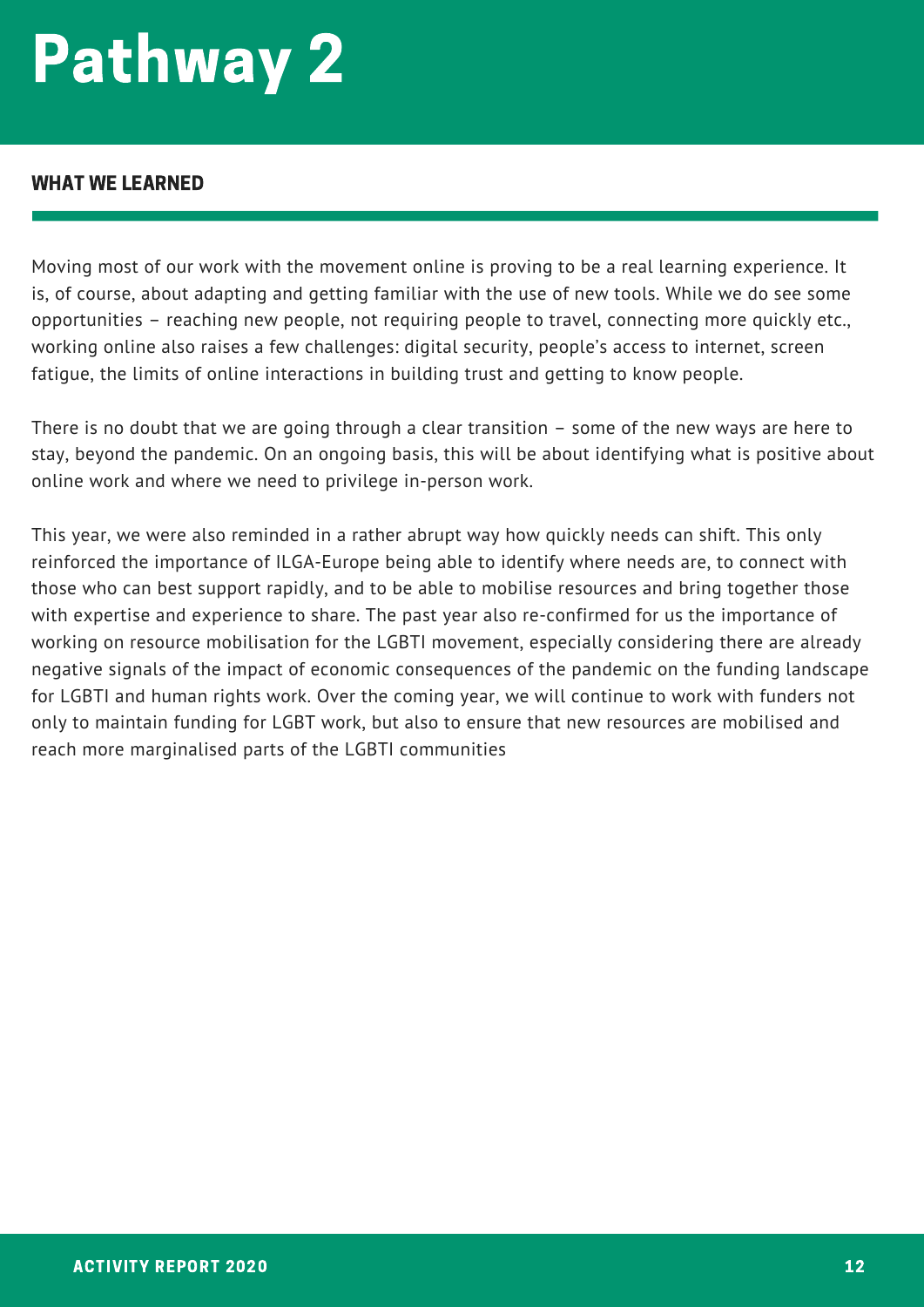Pathway 3: A legal and policy framework which protects and promotes human rights and equality at local, national, regional and international levels

The third pathway towards achieving our vision is: "A legal and policy framework which protects and promotes human rights and equality at local, national, regional and international levels". This is about our work on adopting strong legislation and policies to protect the human rights LGBTI people, public policies are in place to make sure those laws are effectively implemented and that public authorities are fully equipped to contribute to the equality of all LGBTI people.

Under this pathway, although the political context in which we work was certainly upended by the COVID-19 pandemic, our advocacy response stayed its course. Our role is to gather information about what is affecting LGBTI people, to identify priorities and main needs, and to work with European institutions, national governments and relevant allies to ensure necessary actions are taken.

Strong, resourced, s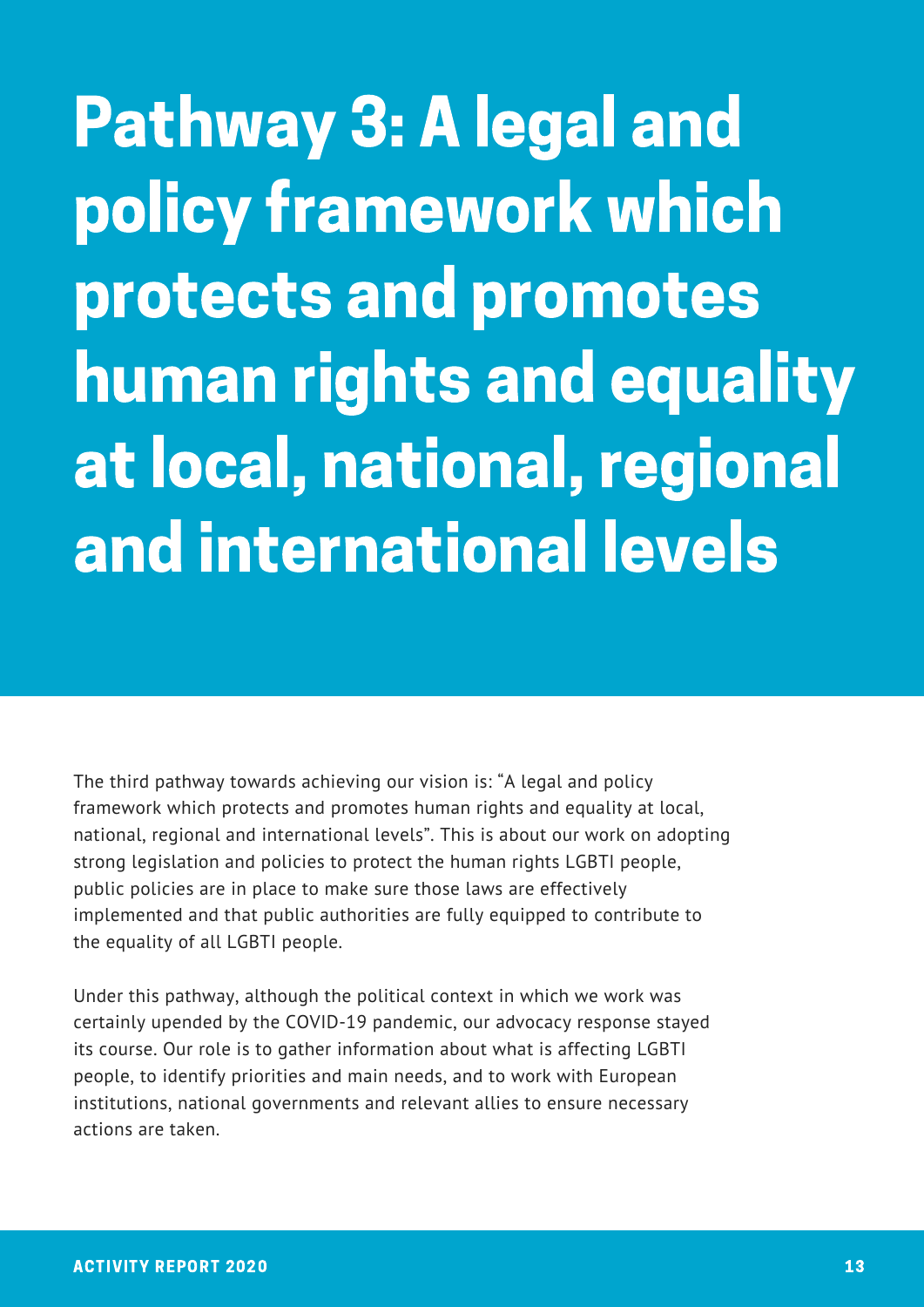#### WHAT'S CHANGED?

Understanding the impact of the COVID-19 pandemic on LGBTI people and communities, and bringing this information to European policy-makers obviously became a core of our work in the spring. After producing a first impact paper to list the potential and real impacts of the COVID-19 pandemic and resulting crisis measures on LGBTI people and communities in the region, we prepared a rapid assessment report based on our survey of members and ongoing communications with organisations about the impacts of COVID-19 on LGBTI communities in countries throughout the region. The report details the impacts across eight areas including: health and access to health; hate speech by political and religious leaders; domestic violence; and access to public relief programmes. We also gathered evidence of violations of LGBTI rights during COVID-19 for advocacy and strategic litigation purposes, and briefing documents on obligations of states in the field of human rights in the context of COVID-19

Our aim was to make sure that institutions and governments were informed about the impact of the pandemic on LGBTI people, and that policy responses to the pandemic would take their needs into consideration. These reports became the basis of our engagement with the EU, Council of Europe and the UN , and national governments. In addition to ongoing engagement with the LGBTI Intergroup and EU Commission officials, we met with several Commissioners (Dalli, Jourova, Kyriakides, Reynders) and with Fundamental Rights Agency Director, Michael O'Flaherty, over spring and summer to address the main concerns and issues in the context of the pandemic. We also met with the Council of Europe Secretary General, Marija Buric, to discuss the impact of the pandemic and work of the Council. We also kept in close contact with the Commissioner for Human Rights Dunja Mijatović, the SOGI Unit at the Council of Europe, and the European governmental focal point network, as well as the UN Independent Expert on SOGI, to keep them informed about developments. We took part in numerous webinars, Instagram lives and Facebook lives with policy-makers and relevant NGO partners relating to the effect of COVID-19 on the LGBTI community and its vulnerable populations, as well as related to international action, law, and recovery plans.

A top priority for us since March has been to ensure that equality, including LGBTI equality, would not fall off the EU's political agenda. Through high-level engagement with high-level decision-makers, including engagement with EC President von der Leyen's team, we made the case for the adoption of the LGBTI Equality Strategy to remain on the 2020 EU work programme, and for strong new measures to be announced as part of it. The work we did with our many allies within EU institutions led to President von der Leyen announcing new legislation to combat hate crimes and mutual recognition of families in her State of the EU speech before the European Parliament.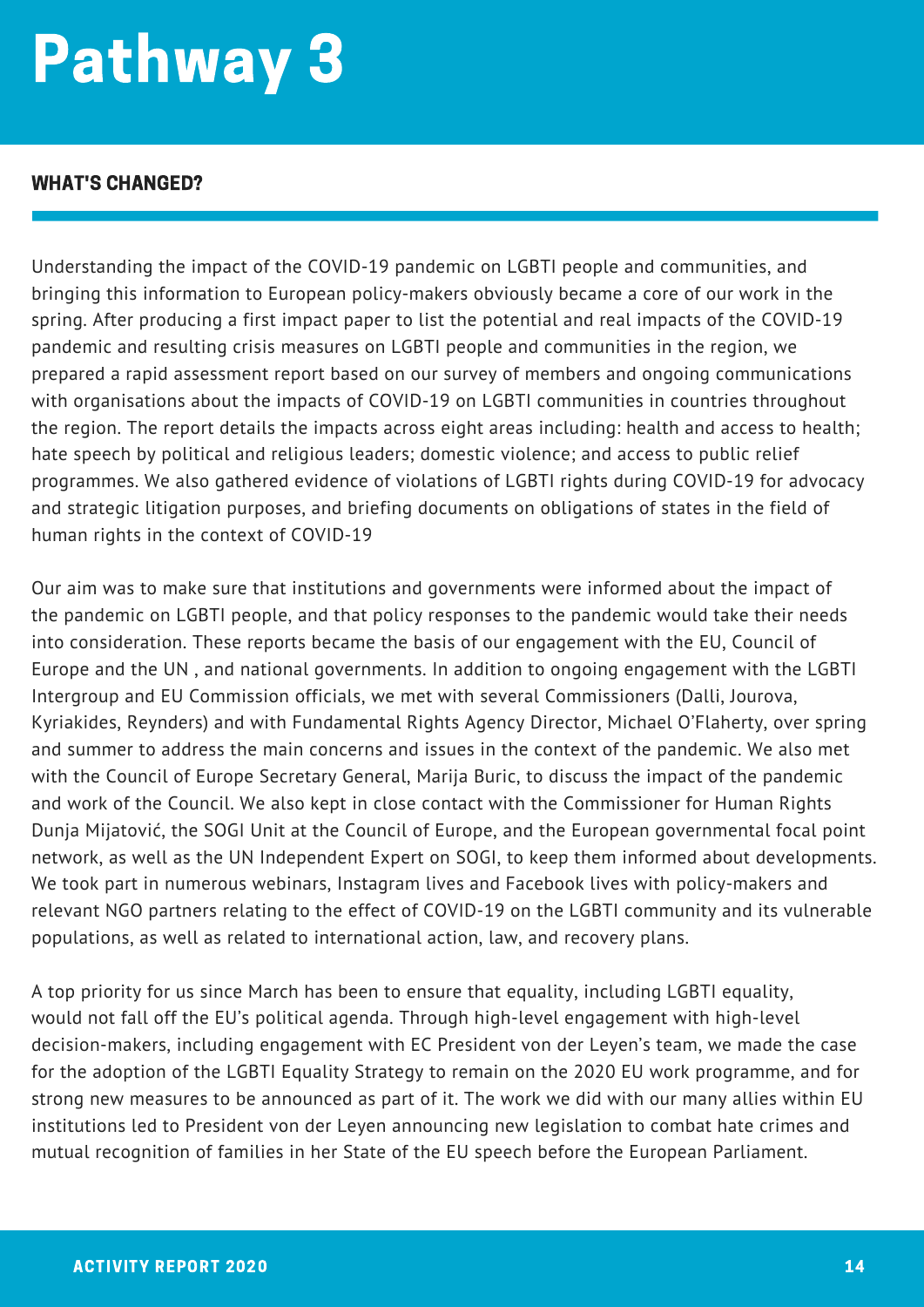#### WHAT WENT FORWARD?

In addition to the pandemic, we continued the work of identify common trends in political opportunities and challenges which impact the LGBTI movements across the region, and working to strengthen our collective movement capacity to respond to these trends. Sadly, much of our attention and energy has been going towards responding to negative trends in our region again this year. We worked on attacks on democratic institutions and the rule of law which affect LGBTI communities in multiple ways, from ongoing pressure against civil society organising and mobilising and violations on fundamental freedoms, to growing scapegoating of LGBTI people by political and public actors, which leads to rapidly growing LGBTI-phobic violence and speech. We saw governments using the moment of the pandemic to pass harmful legislation like the ban in Hungary and blaming the community for the spread of the pandemic in a number of countries.

Throughout the year, we did our best to bring human rights violations against LGBTI people and LGBTI groups (such as ban of legal gender recognition in Hungary; LGBTI-free zones and Family Charters in Poland; banning gender studies and LGBTI phobic violence during local election campaigns Romania; violence during Plovdiv Pride and control over NGO funding in Bulgaria; trials of METU Prides and homophobic statements by the government in Turkey; Prides in Ukraine, the harmful family law in Russia) to the attention of EU and Council of Europe, actively pushing for appropriate responses.

Poland and Hungary have become real test for the EU when it comes to fundamental rights and democracy. Beyond our ongoing direct support for LGBTI groups in those countries, a good portion of time was dedicated to getting EU institutions to take action. In addition to keeping MEPs, EU officials and Commissioners informed about developments in real-time, we also activated EU legal mechanisms this year. On Poland, we submitted a formal legal complaint to the EU Commission against Poland together with Campaign Against Homophobia (Kampania Przeciw Homofobii), and Równość.org.pl Foundation. We hope this will lead to a formal infringement procedure against Poland and are working on ensuring these violations of LGBTI rights are adequately reflected in the Article 7 procedure which is considering limiting Poland's rights as an EU member. On Hungary, we wrote to the Vice-President of the Commission, highlighting that the ban on legal gender recognition is not only a violation of the rights of trans and intersex people, but also a rule of law breach, giving the EC ground to react.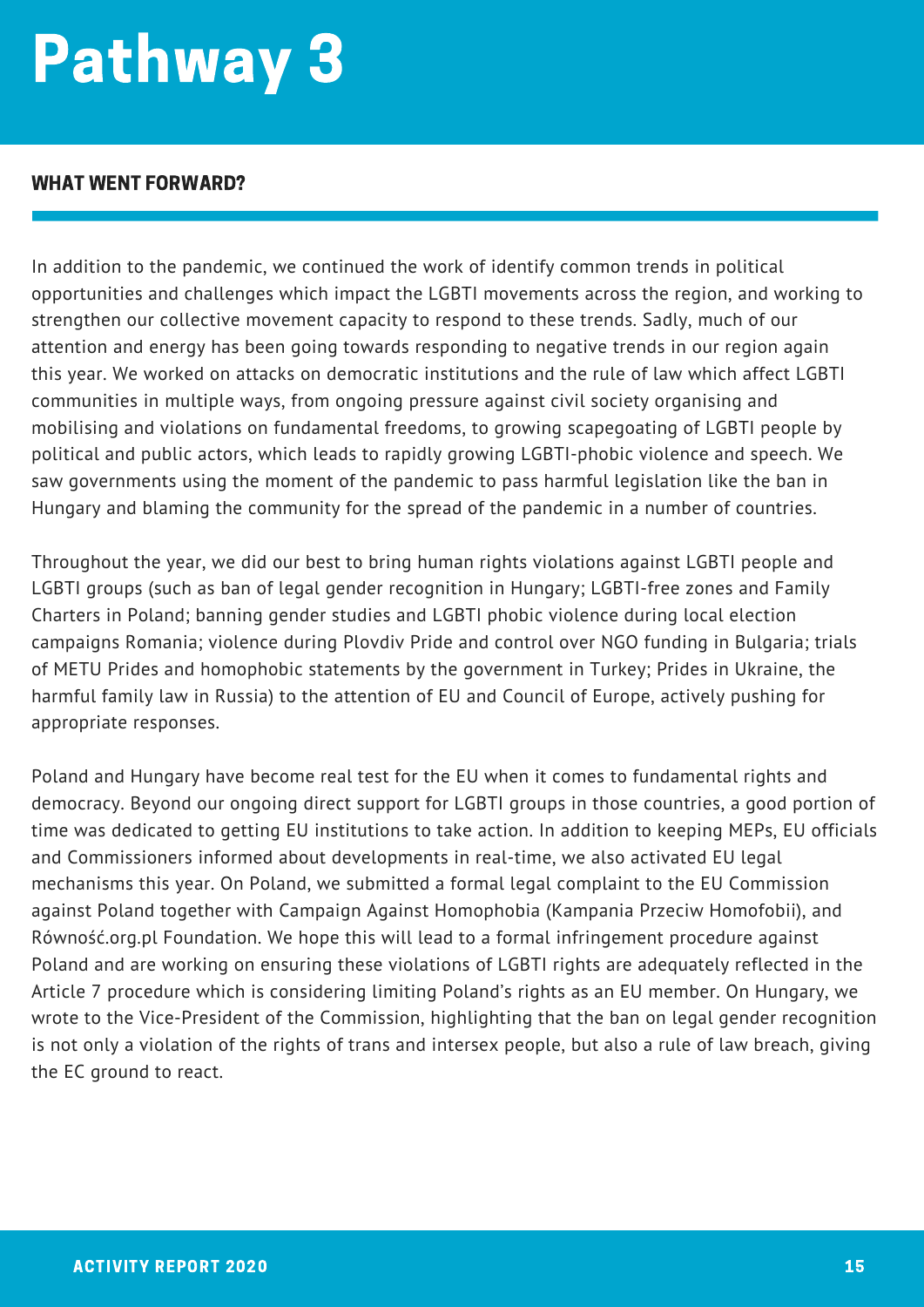In addition to direct engagement on specific developments which require immediate response, we also raised issues more structurally in the context of European policy processes. As part of NGO coalitions, we advocated for the creation of a new strong Rule of Law monitoring mechanism of fundamental rights in the EU and more accessible and better EU funding for civil society in the next EU budget. During the year, we raised the challenges faced by LGBTI activists and community members in the region at different human rights consultations organised by the EU and the Council of Europe. Core to this work has been our alliance-building with other NGOs working at regional level, to join forces in our advocacy to uphold human rights and fundamental freedoms in Europe and Central Asia.

We also continued our work with members and allied organisations in how to best counter the attacks on women's rights, sexual and reproductive rights and LGBTI rights, driven by the so-called anti-gender movement. A focus of this work was on the increasing attacks against gender and trans rights in this context. More specifically, we worked on countering anti-trans rhetoric, including through a paper on inclusive gender equality policies, which helped us shape conversations with allied organisations regarding the EU gender equality strategy.

We are working on developing more language to help all our allies to counter trans exclusionary arguments used to discredit trans people and attack trans rights. We are also discussing with the LGBTI Intergroup on how to further the protection of trans rights on EU level. On national level, we have contributed to the consultations on reforming the legal gender recognition legislation in the UK and Scotland and are continuing to push the German government, together with TGEU, OII Europe and German trans organisations, to finally reform the German law.

On conversation therapies, we acted as an interlocutor between governments, international organisations, and local civil society to share good practices, discuss the situation in the region and ensure that it is well-documented, and engage in international dialogues on the issue. This included supporting the mandate of the UN IE SOGI on his report this summer, inputting to governmental discussions in the UK, Denmark and Germany, and providing support to the SOGI Unit, the Council of Europe Human Rights Commissioner and the EP LGBTI Intergroup on the topic.

Amidst these turbulent developments, there were significant positive developments at the level of European institutions. In November 2020, the EU Commission will be publishing its first LGBTI+ Equality strategy, which will anchor the EU's commitment to advancing equality and will provide a clear, coherent and strong policy framework for the EU institutions and for NGOs to work in the coming years.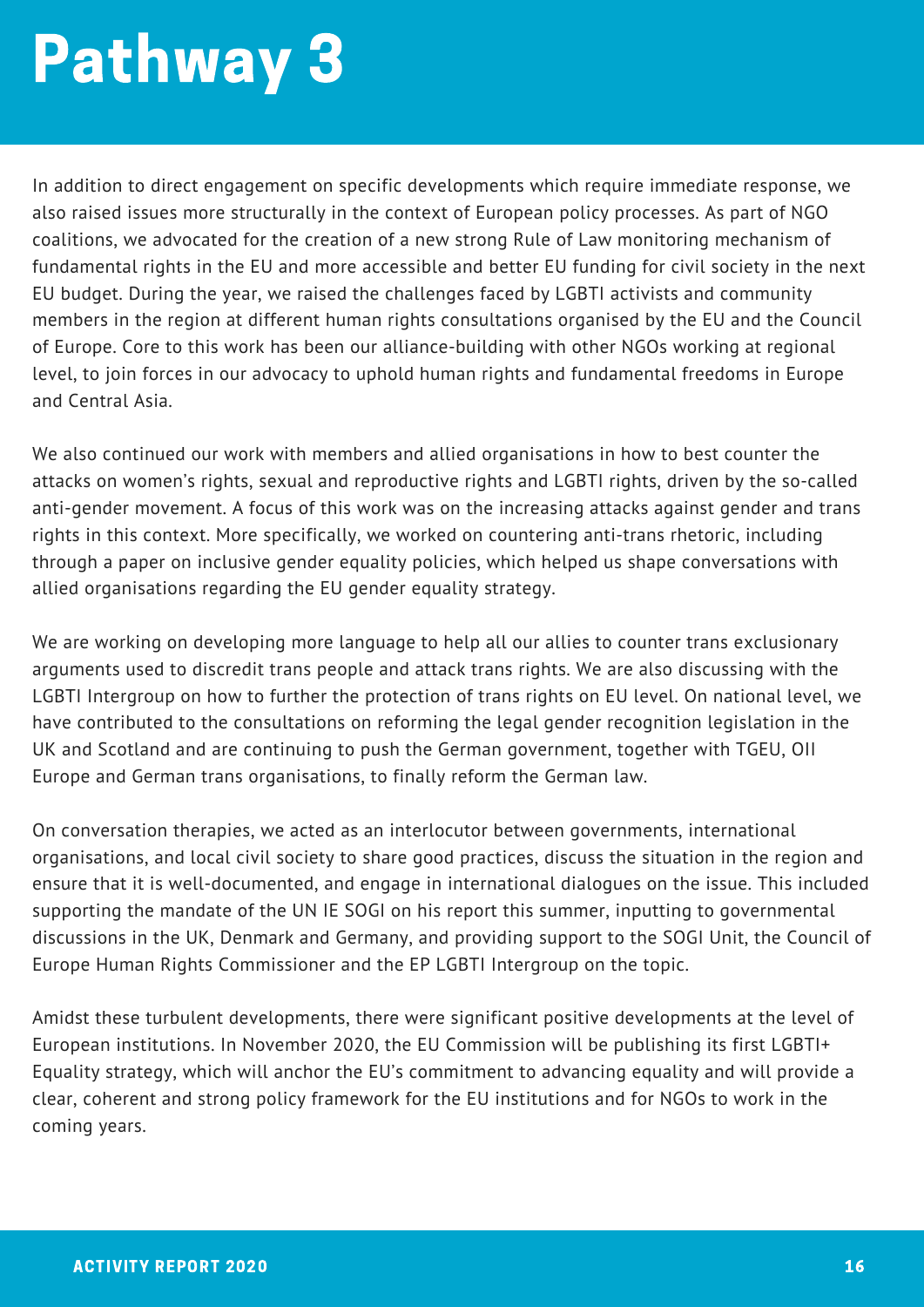Our team was very actively engaged with the Commission over the year, providing written input on several occasions, facilitating participation of LGBTI organisations in meetings with EU officials, and meeting with Commissioners to support wide commitment from across the Commission. In the context of this strategy, important new pieces of legislation are expected to be presented: one on mutual recognition and one of expanding the protection against hate crimes to include LGBTI-phobic violence. The strategy will also become the framework to advance the rights of LGBTI people and their families when it comes to freedom of movement, the protection of LGBTI refugees in the new asylum package, implementation of existing EU legislation (on employment, victims' rights, work-life balance, to name a few), but as well introduce new initiatives regarding the protection of intersex rights, as well as in the area of socio-economic inequality.

It has also been important for us to feed into the development of other EU equality strategies this year – the gender equality strategy, the disability strategy, Roma strategy, the children's rights strategy. This is essential to help make sure that EU policy actions take into consideration at all the many ways in which intersecting identities increase marginalisation and affect people's lives. In this first year of the new mandate, the EU Commission has launched several consultations towards develop new policies. We've contributed to consultations on the EU asylum package, the EU cancer plan, the digital service act (looking at measures to combat online hate speech).

There was also good news at the Council of Europe (CoE), with the creation of the new Committee on Anti-Discrimination, Diversity and Inclusion. Having advocated for the creation of a stronger mechanism on SOGI within the CoE over the past decade, we warmly welcomed this development, an important step to anchor the work most sustainably. We are now working to obtain observer status, which will enable us to play an active role in the work of the Committee in the years to come. We also continued working very closely with the European Commission against Racism and Intolerance, which is expanding its country monitoring work on SOGI to include intersex, and more generally looking at how it can contribute to developing clearer human rights standards on LGBTI issues. ILGA-Europe also continued to actively engaged with Commissioner for Human Rights.

#### **STRATEGIC LEGISLATION**

The importance of strategic litigation in standard-setting and strengthening legal protection on SOGIESC issues increases year on year. In 2020, there were four important positive judgments at the European Court of Human Rights, in three of which ILGA-Europe had intervened: **ECtHR. Beizaras and Levickas v. Lithuania** (online hate speech), **Rana v. Hungary** (LGR of asylum seeker), and **Y.T. v. Bulgaria (LGR)**, and one positive judgment from the Court of Justice from the EU.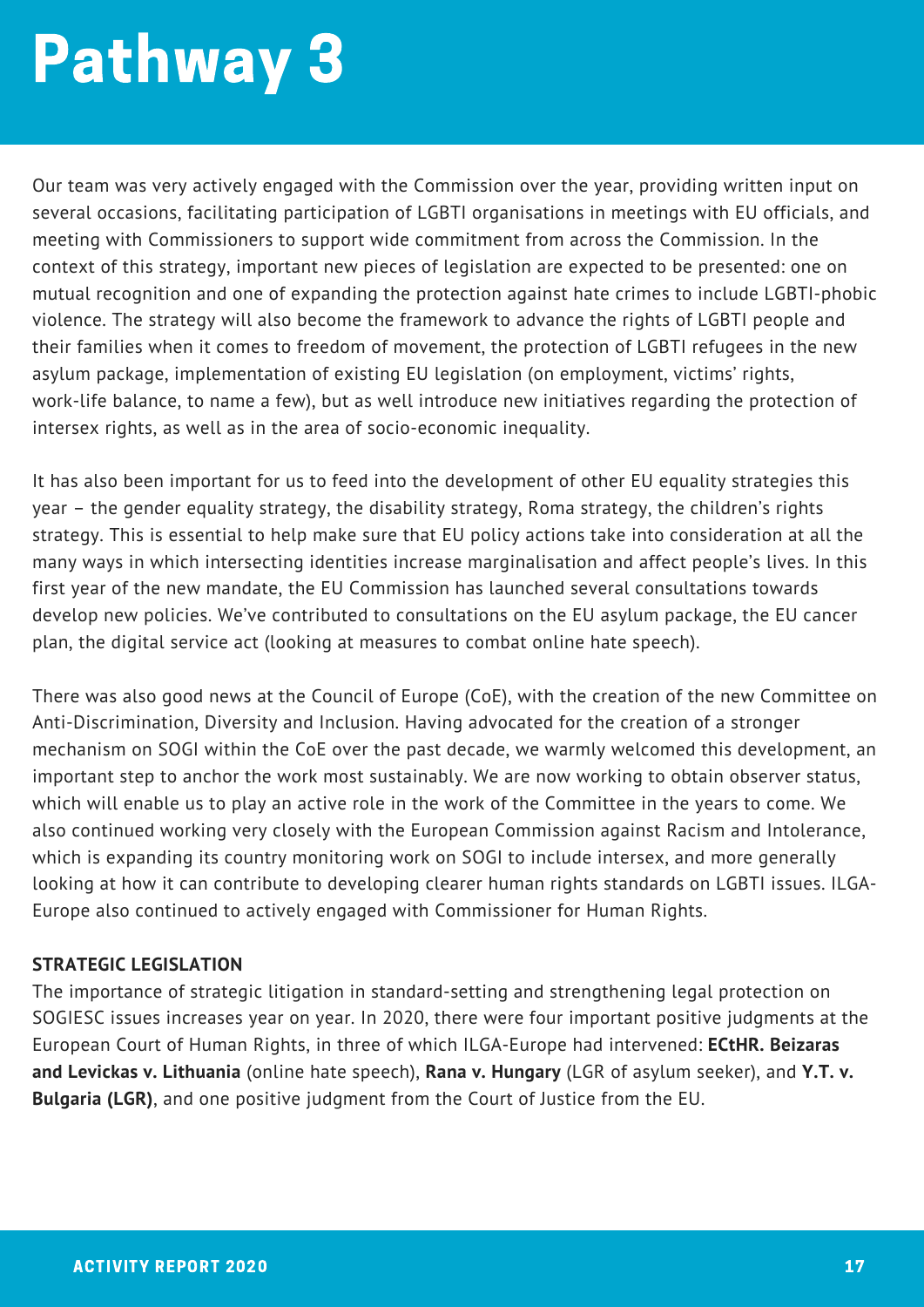Developments with European and national courts confirm that this work is impactful – hence our nine third-party interventions to the European Court of Human Rights in the past year, one with a national court, and one with the UN Committee on the Rights of the Child (UN CRC). We also made a submission and provided an oral briefing to the Committee of Ministers of the Council of Europe on implementation of one case, because the impact of litigation does not end on 'judgment day'; the spirit of the legal decision must be brought to life and its benefits felt by LGBTI people in their daily lives. This is why we continue to engage actively in the implementation of the Coman and Rete Lenford judgements of the European Court of Justice by working with the EU Parliament and LGBTI organisations to make sure there are awareness and knowledge on how to initiate complaint procedures at the European Commission, in the event ofimproper application of the judgment in an EU Member State.

While our capacity to get involved in cases at national level remains limited, we have supported a few strategic cases by facilitating pro bono support for litigants, giving advice on cases which could have an impact at European level, and giving input about existing case law to inform national courts. Beyond our legal expertise, ILGA-Europe also contributes to coordination among litigation actors in Europe, from litigation NGOs and legal experts to equality bodies and government officials responsible for the implementation of case law.

#### **BENCHMARKING LEGAL AND POLICY DEVELOPMENT IN EUROPE**

ILGA-Europe continued to develop and implement benchmarking of legal and policy standards on SOGIESC, to strengthen the movement's ability to hold governments and institutions accountable on their commitments and actions to make equality for LGBTI people a lived reality. Here are some of the ways in which we did this:

#### **Rainbow Europe Map and Index:**

In 2020, it was as important as ever to remind governments of their responsibilities and commitments, and to hold them accountable, challenging them to keep up with the work in context of pandemic. In May, we combined the launch of our Rainbow Map with the launch of the results of the 2nd LGBTI Survey of the EU Fundamental Rights Agency, as both created a uniquely comprehensive picture of the state of affairs for LGBTI people in Europe, with data on the legal and policy landscape complemented by data about the lived reality of LGBTI people in Europe. We brought together FRA, Commissioner Dalli and Equinet for an online round-table event to exchange on the state of play for LGBTI people in Europe, especially in the current global context, and to explore how to continue to make progress happen in each country and across the region. Given the annual Intergovernmental Forum to mark IDAHOBIT was canceled, we also invited Ministers from different countries to send us video messages commenting on their country's ranking and telling us about their commitments for the coming year.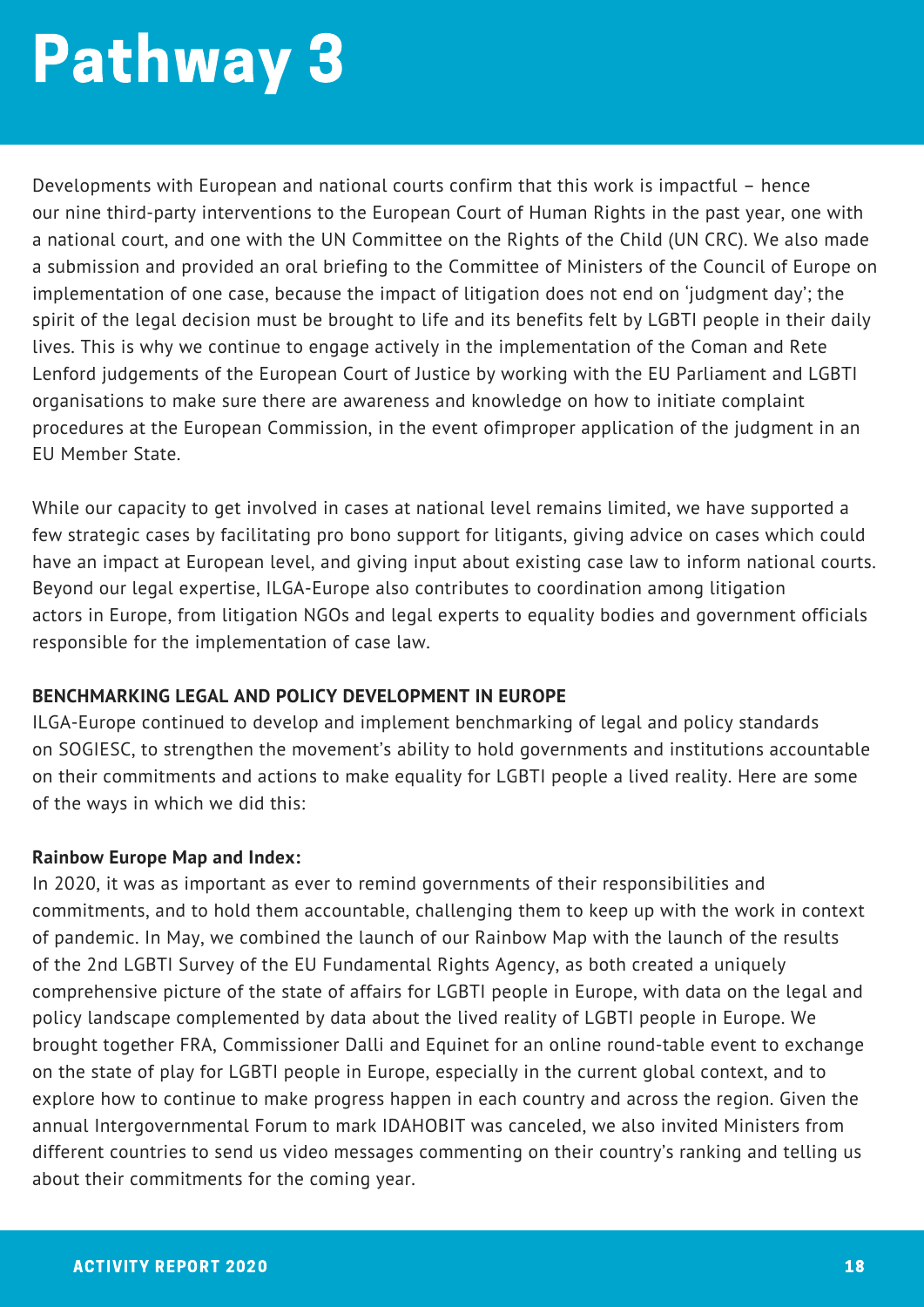#### **Annual Review 2020:**

We published our 2020 Annual Review early in the year during an event in the EU Parliament in the presence of activists from Bulgaria, Bosnia and Herzegovina, and OII-Europe. We presented the main developments for LGBTI equality across the region to EU parliamentarians and EU officials. This year again we included country chapters for some Central Asian countries.

While most of our advocacy work this year has focused on European/regional level, ILGA-Europe continued to support national advocacy and peer learning among LGBTI organisations where it could make a difference in accelerating legal change. In addition to the work we did in responding to the backlash named above, we engaged actively in the Western Balkans. We supported members calls in North Macedonia to reinstate anti-discrimination legislation including the grounds of SOGIESC, and activated the Commission and EU Parliament to support the same-sex partnership vote in Montenegro. We are also working with the EU's external action service to use different mechanism to call for de-criminalisation of same-sex relationships in Uzbekistan.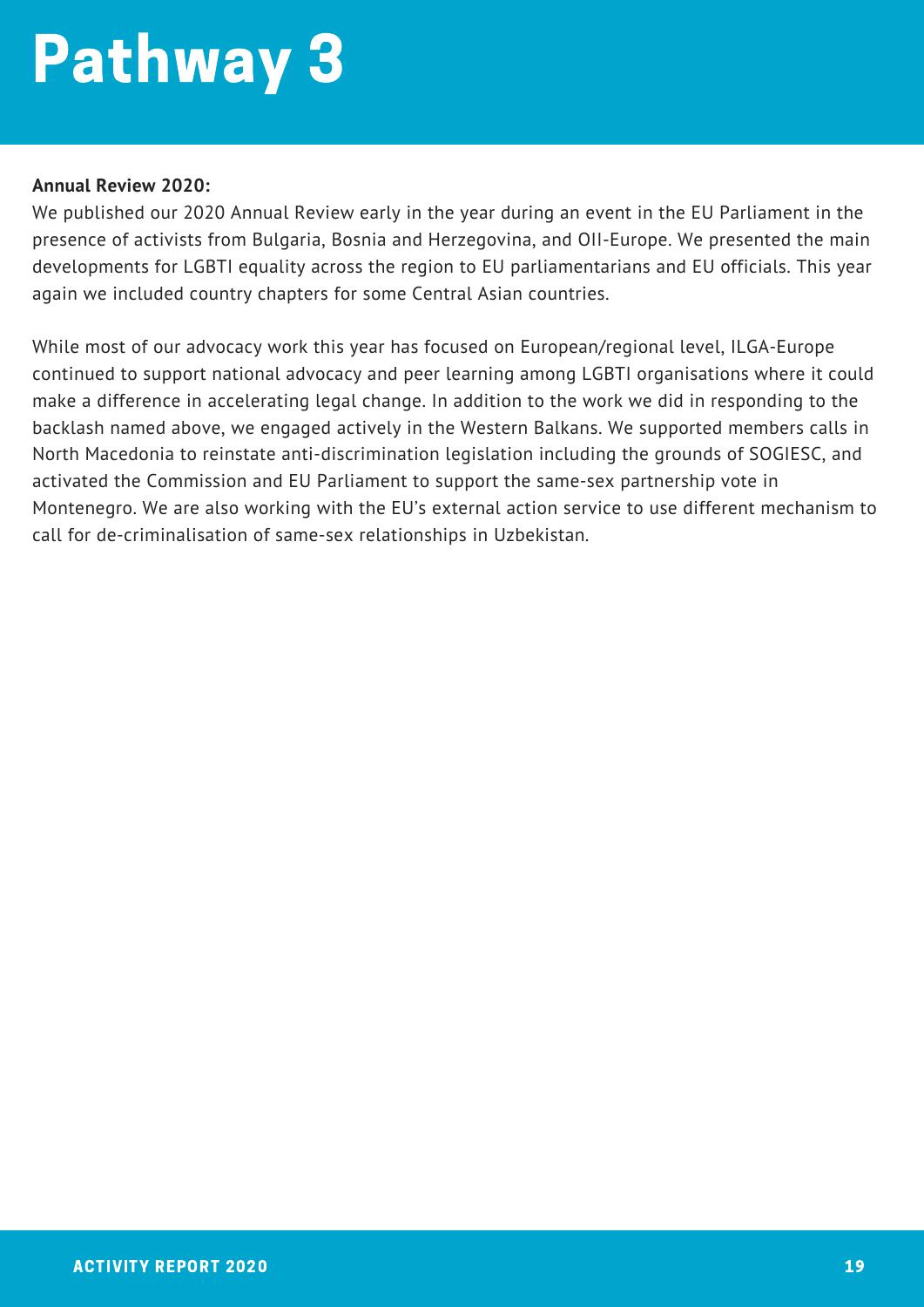#### WHAT WE LEARNED

Like everything else this year, how we engage with policy-makers, our access to decision-makers, the way policy-making happens is changing. In some cases, we have found that moving online is giving more access; it is easier to have meetings with high-level officials, and easier to have them join online events when no travel is involved. But there are also real limitations, including no possibility to hold study visits, events in the EP, or one-to-one meetings with policy-makers during which we get to know each other and keep each other informed. Also consultations with civil society are falling off the radar more easily. We will be keeping a watchful eye on how the move towards online engagements evolves. The shift requires us to be extra vigilant and proactive, to make sure we don't lose our contacts and engagement.

One thing that changed this year is a shift in focus of our thematic priorities to family/domestic, economic precarity, mental health, homelessness, services, and access to labour market. We had been wanting to turn our attention more to socio-economic issues, but in the context of COVID-19 the change is taking place a lot more quickly. At the same time, we note that even more of our attention focused on the political backlash and upholding democracy and human rights, and much less on specific LGBTI campaigning aimed at seizing political opportunities and continuing to make positive legal and political change.

This said, we also learned that it is possible to make a successful case for equality, even in the most complicated times. There was success in keeping the LGBTI equality strategy on the 2020 EU agenda, engaging with many Commissioners, and getting strong commitments from the Commission President, all at a time when equality could have been side-lined because of a focus on the health and economic crises.

We did not do this alone, though. The final learning of this year, and not the least, is that we need to work cross-movements, and we need to build strong and meaningful alliances. Addressing deepseated structural inequalities – be it based on race, class or gender – require us to work with all those are who affected. This work makes our action so much more impactful and powerful, but it requires time and resources, time to build relationships build on mutual respect and trust, to educate ourselves about each other's issues and draw up common and inclusive projects together. A lot of our time will continue to go there in coming years.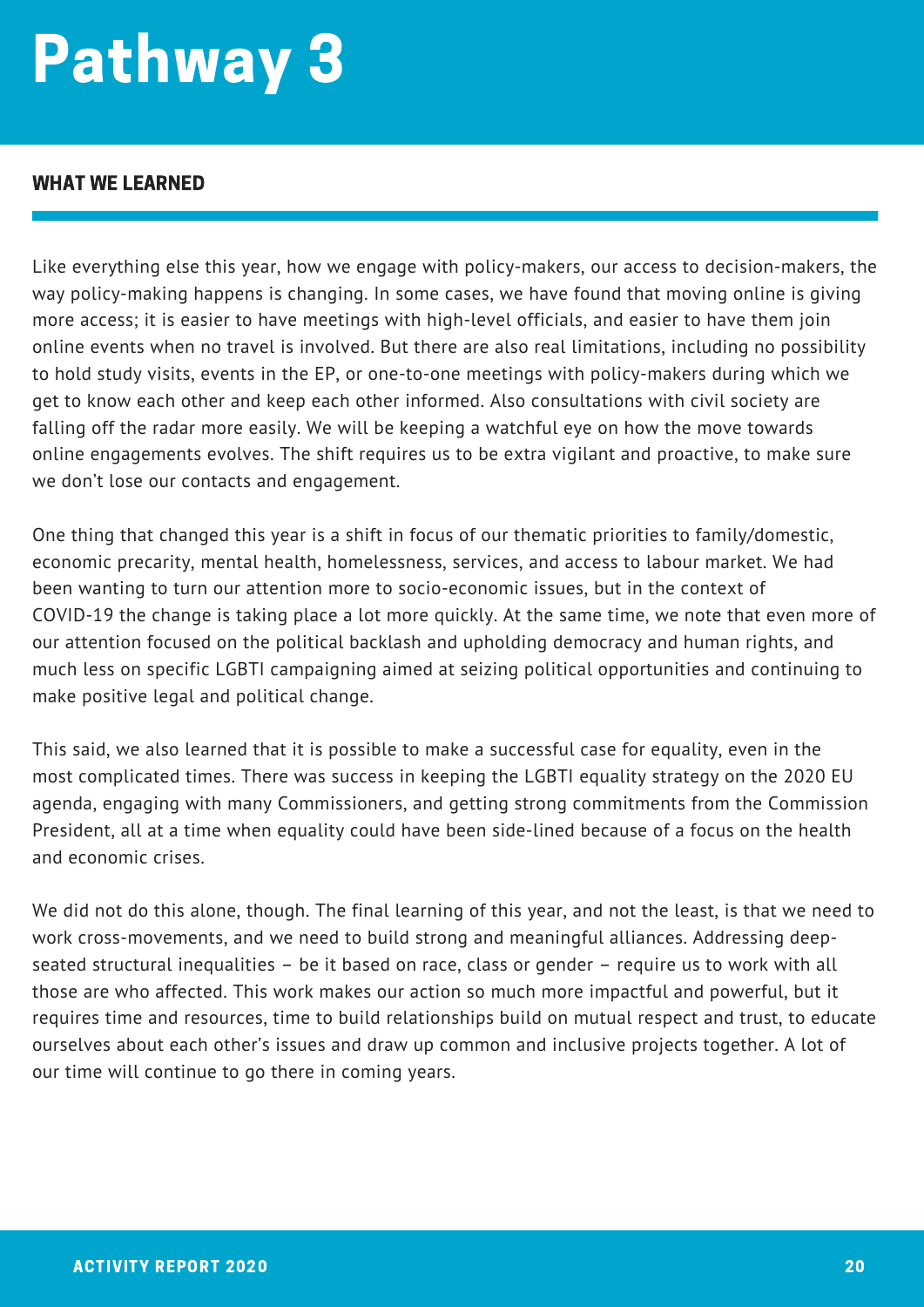Pathway 4: Deeply-rooted social acceptance and inclusion of diversity related to sexual orientation, gender identity, gender expression and sex characteristics in societies

The fourth pathway towards achieving our vision is: "Deeply-rooted social acceptance and inclusion of diversity related to sexual orientation, gender identity, gender expression and sex characteristics in societies". Over the past year, our attention has focused largely on keeping public attention on equality and LGBTI issues amidst the many headline-grabbing news stories about pandemic and economic crisis.

We also continued to look at the contribution which allies – whether from civil society or private sector – can make to greater social acceptance and inclusion, including how we can equip them with the tools to help make the case of equality politically and socially. This is particularly true when it comes to strengthening our collective ability to defend trans rights against attacks.

Strong, resourced, s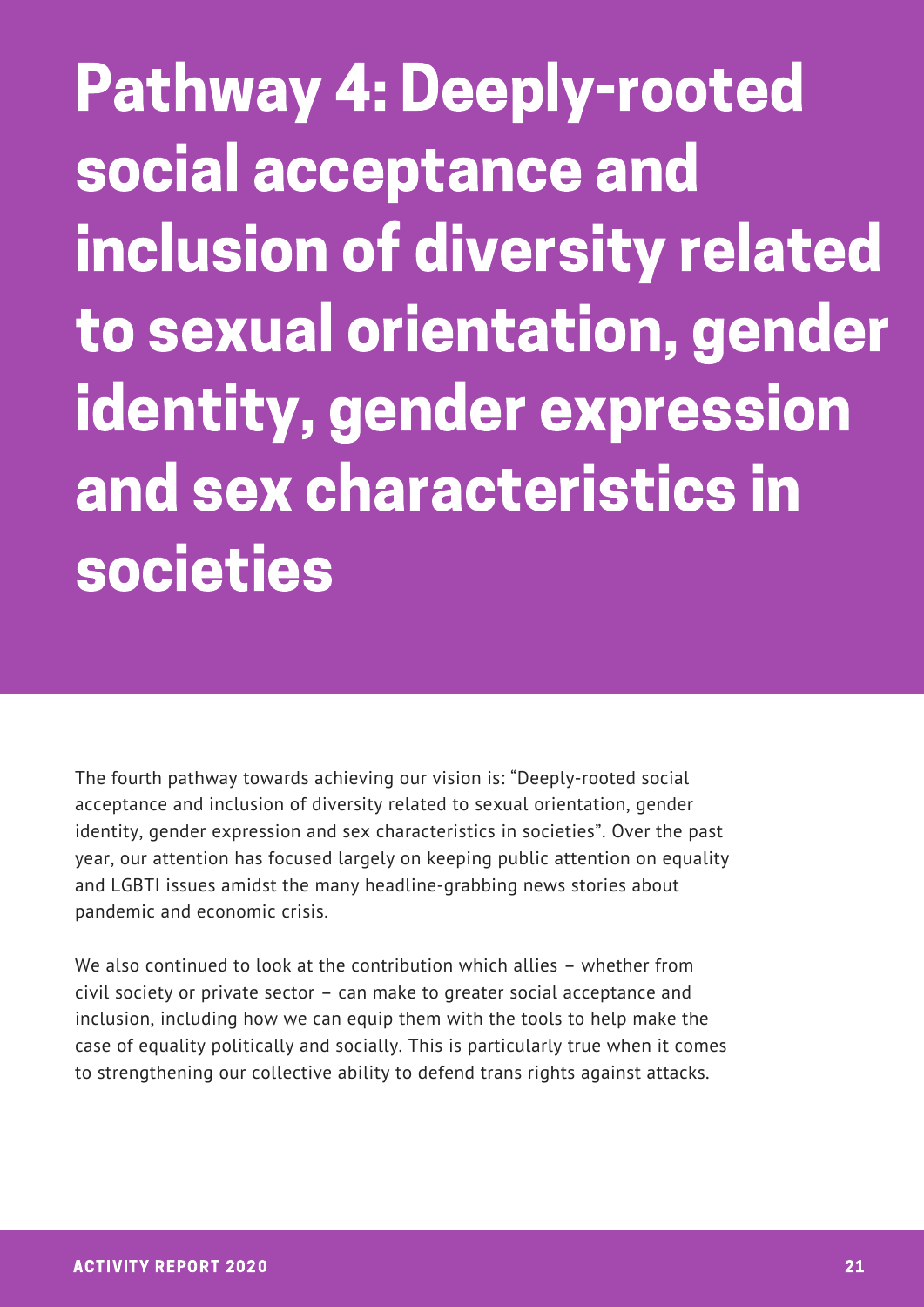#### WHAT'S CHANGED?

As the pandemic lockdowns began, it became clear to us that much of our work in the forthcoming months would be tilted towards communications, given that we would not be able to go out to meet activists in the region, or bring them to us, nor would be able to hold in-person trainings, or meet politicians and policy makers in person. At a time when the focus was singularly on health and the economy, we also knew we would have to make greater use of the communications tools available to us to focus some of the conversation, not only on the impact of COVID-19 on LGBTI people and communities, but to keep the issues that were already to the forefront from falling by the wayside.

Much of our communications during the first months of the lockdowns were channeled through our 'Protect, Adapt, Rally' three-part plan for COVID-19, through which all of ILGA-Europe's teams shared their expertise via various platforms and resources. These included downloadable booklets and guides, blogs, web-pages, webinars, Instagram live sessions, and a Facebook communications peer support group. A social media campaign was launched at the same time as the 'Protect, Adapt, Rally' plan, which was ongoing as new resources were added to the package.

As the crisis continued, we began to apply ILGA-Europe's nuanced approach to our communications about what was happening. Our aim was to keep LGBTI issues visible. We published an opinion piece with Reuters about the specific impacts of COVID-19 on the most marginalised within LGBTI communities, and the need for institutions to embed equality measures in any forward planning. We used Instagram Live events to discuss topics including LGBTI youth homelessness in Europe and the state of play for LGBTI people in EU enlargement countries. As the situation for LGBTI people in Poland came to a head, we created a comprehensive timeline charting the rise of anti-LGBTI hatred in the country as a resource for journalists and politicians. We launched our new podcast, The Frontline, to discuss what was happening from the perspective of Polish activists, community members in so-called 'LGBT-free Zones', and strategic ways forward from the ILGA-Europe perspective. The second episode of our podcast, to be published just after The Gathering, will discuss the ongoing rise of anti-LGBTI fake news and hate in Bulgaria, how it is impacting on lives, and ways forward for the movement there.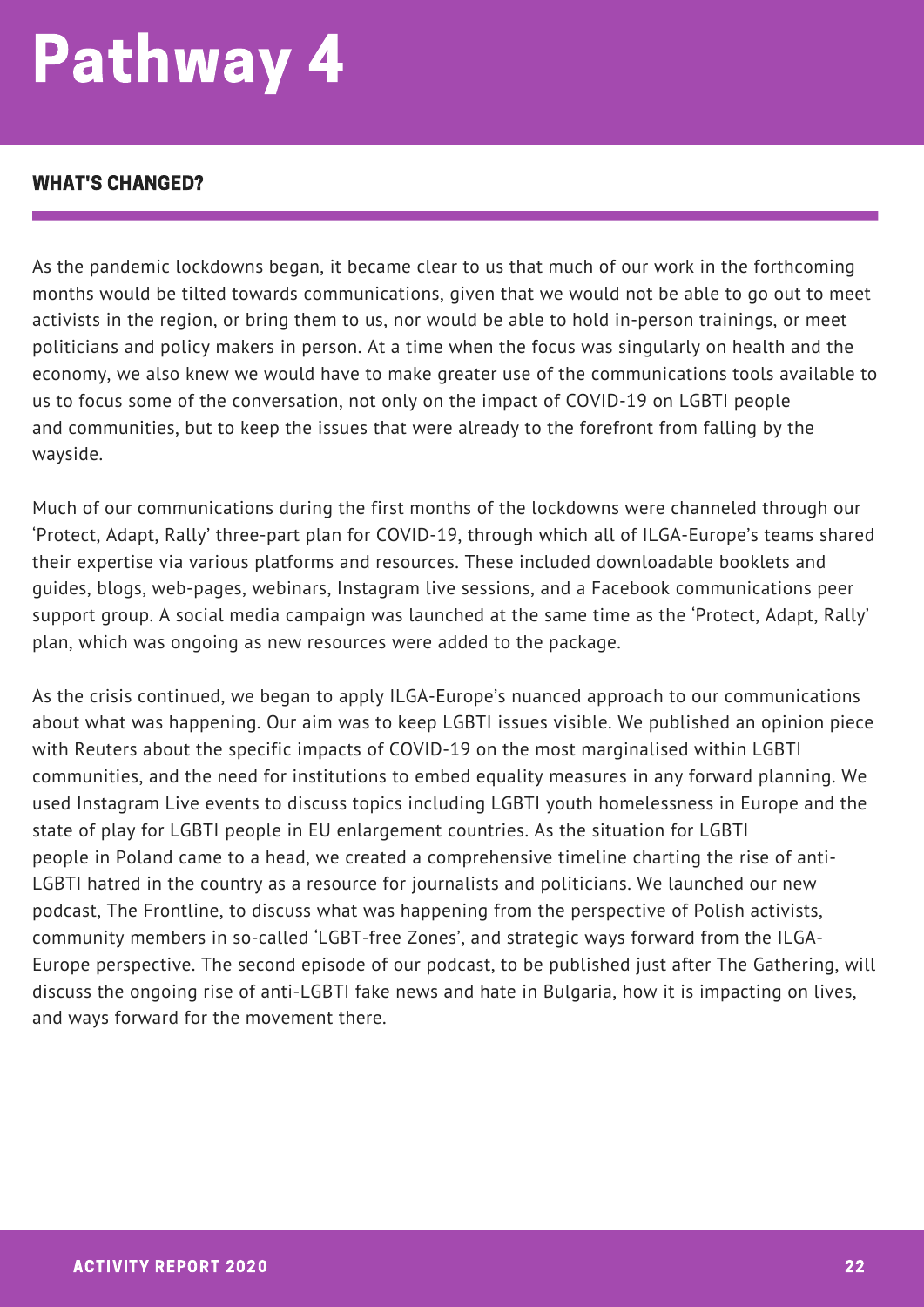Early on in the Covid-19 lockdowns, it became clear that we were not the only ones for who communications would be key. Most LGBTI organisations also were asking themselves "how can we communicate clearly within our organisation, with our communities, with politicians about how LGBTI people and communities were affected?" We created a number of tools and Q&A calls to support activists in communicating clearly in times when the situation was changing every day. We also provided support to members in a few countries in testing new messaging in times of COVID.

Another significant change this year has of course been the cancelling of Pride celebrations across the region. Our ongoing work to support to LGBTI activists and Pride organisers, mainly by helping build political support and monitoring events in more challenging contexts, was also put on hold. We did however contribute to sharing experiences on how to organise Prides online through a webinar and a series of blogs.

#### WHAT WENT FORWARD?

ILGA-Europe has a clear role to play in identifying trends in public discourses and narratives around LGBTI people and SOGIESC issues in the region. In 2020, we continued to support the movement's efforts to develop effective responses to anti-LGBTI attacks. We did this with the dissemination through various channels (webinars, report, summary report, blog, etc.) of the results of a message testing research conducted in four countries in partnership with member organisations. We also provided coaching to groups and organisations working on messages to respond to transphobic attacks. We supported through grants, coaching, campaigning and messaging projects in Serbia, Italy, Estonia and Georgia and we created a communications support group for LGBTI activists on Facebook, facilitated by ILGA-Europe and stimulating peer support among members.

We also ran two larger social media campaigns this year, aimed at raising awareness and support for national issues through social media actions. Our #drop33 campaign, rolled out via Twitter, Facebook, Instagram and Tik Tok in May, was created to raise awareness of the Hungarian Article 33, which effectively banned legal gender recognition in the country. We asked people to film themselves crushing a piece of paper with the number 33 on it and throw it away. Our #NeverGiveUp campaign in September sought to activate expressions of solidarity with Russian LGBTI activists for their ongoing work, as the Russian government introduced its 'traditional values Bill', which will further limit the rights of LGBTI people in the country. We asked people to photograph themselves with a sign saying 'Never Give Up' and post with a message of solidarity. Both campaigns gained large, region-wide traction.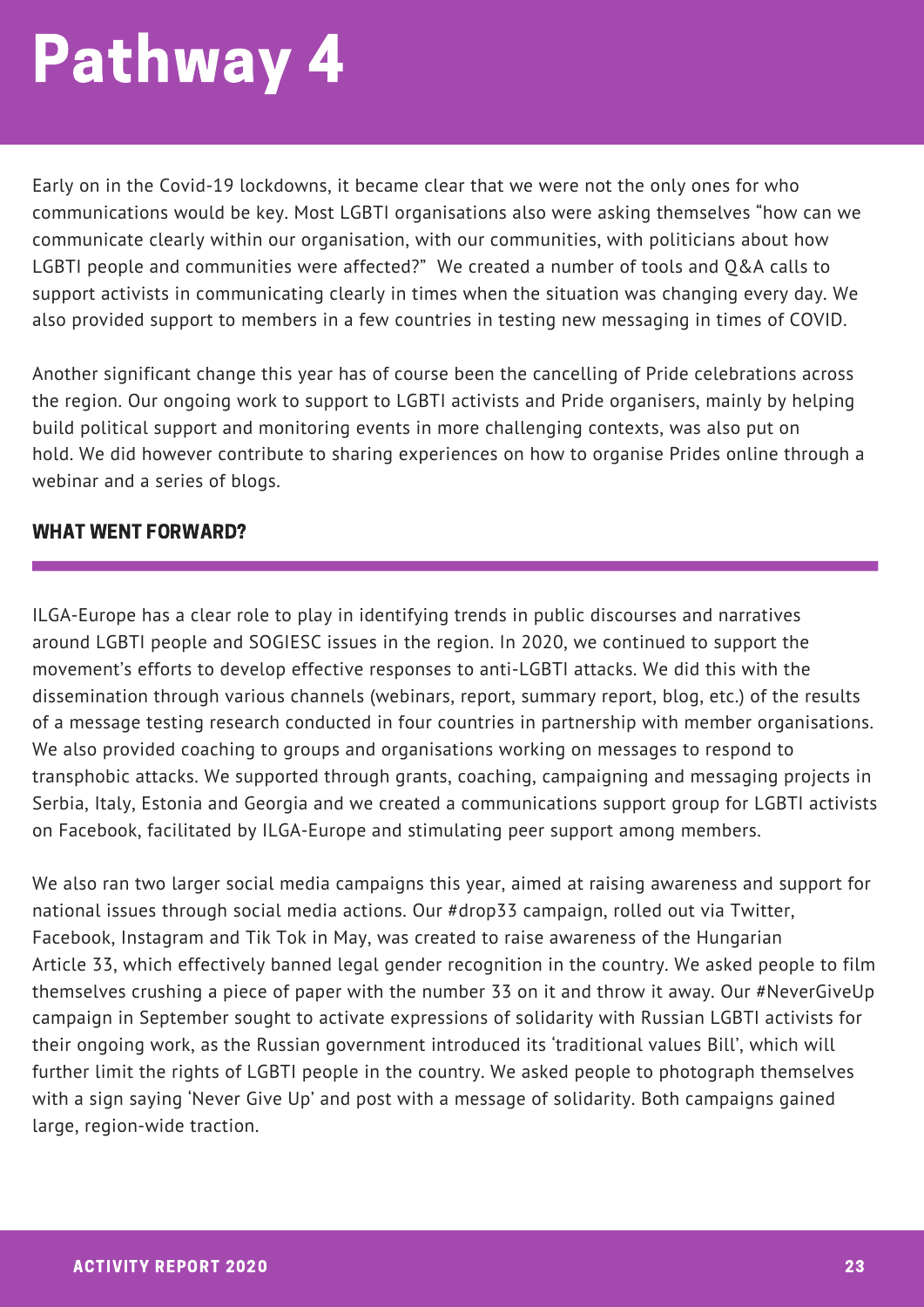#### **Engaging the Private Sector for Political and Social Change**

Over the past year, the ILGA-Europe team continued our conversation with the private sector, especially on the role of corporate actors in bringing political and social change. Since the beginning of the pandemic crisis and in response to the deteriorating situation in Poland, we have witnessed increased interest and willingness from the business community to engage in and support LGBTI advocacy and draw on the expertise of LGBTI civil society. Here we have played a role in making connections between businesses and local activists. With the number of private sector actors reaching out to ILGA-Europe growing rapidly, we engaged more significantly with other LGBTI organisations in Europe to explore how this work can be better coordinated and how we make the best use of the existing expertise that exists within the LGBTI movement.

Building on our relationships with key players in the field of LGBTI business inclusion, we facilitated a session at the Workplace Pride Online Symposium 2020 on the future for LGBTI progress in Europe and how the private sector can play an impactful role. ILGA-Europe is represented on the advisory board of a new Open for Business programme aiming to make the economic case for LGBTI inclusion in the Central and Eastern European region. We have taken the lead in creating dialogue with the key players in the European region to look at how we strategically engage with private sector in the European region, and how we can work together on this. Throughout it all, our main questions have been: How do we best build genuine partnerships between civil society and the private sector? How do we support private sector in advancing equality in meaningful and genuine way?

#### WHAT WE LEARNED?

The spotlight on inequalities brought about by the pandemic, as well as the political backlash in a growing number of countries is actually pushing allies to take clearer positions and to want to be more active. It is shaking up the complacency and leading to more people wanting to be better equipped to be stronger allies, to feel more confident in how they can argue for LGBTI equality and human rights, and to take 'bolder' steps. We have hooks to get new audiences informed and encouraged to actively and concretely support LGBTI people and communities. With this come more opportunities to build new and/or stronger alliances over the coming years.

This said, we are also in a context in which the pandemic and resulting economic and social impact all but obliterated so many more issues in the media. Getting our messages across and keeping them on the agenda requires even more work than before. Continuing to invest in our collective ability and knowledge to develop strong messages and to know how communicate clearly is crucial at this moment in time, as there is a risk that visibility of LGBTI people is lost and voices are not heard.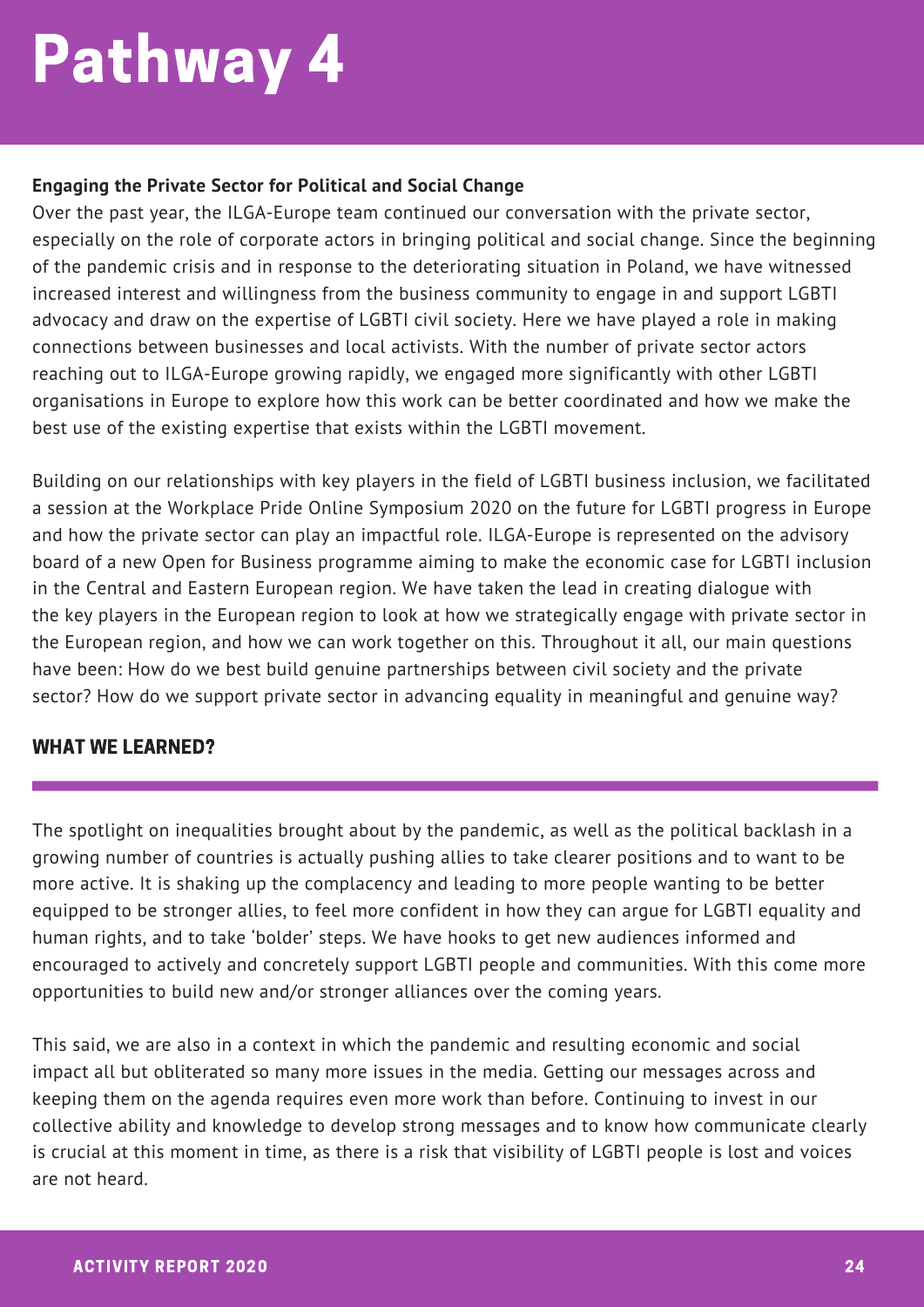### Pathway 5: Fair, just and equal societies and economies

Our fifth and final pathway towards achieving our vision is that LGBTI people live in "Fair, just and equal societies and economies". This pathway is about recognising that the struggle for LGBTI equality is interconnected with the struggles for human rights more broadly, as well as social justice and climate justice. When we named it as a core objective in our five-year framework, we did not anticipate just how crucial and pressing it would become to get at work to combat structural inequalities, especially those rooted in race and class.

Strong, resourced, s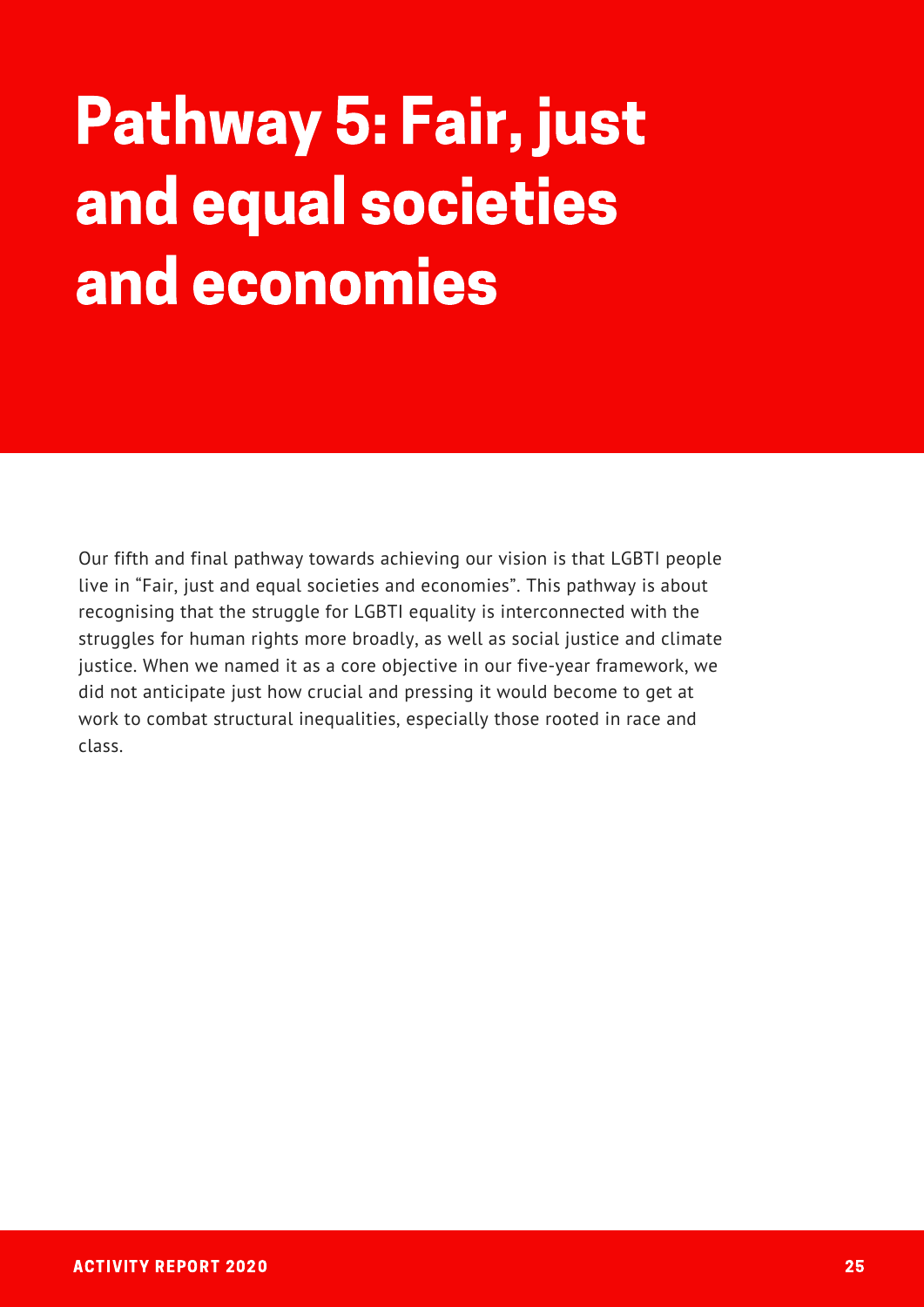#### WHAT'S CHANGED?

In the midst of a global health crisis, structural social and economic inequalities within LGBTI communities and beyond became more visible than ever. For the most part, it was clear that the aggravated impact of the pandemic on LGBTI people was the result of pre-existing social and economic exclusion. In ILGA-Europe, we chose to see this challenging moment as an opportunity for our movement to start strengthening our capacity to address profound socio-economic inequalities within LGBTI populations. That is why ILGA-Europe launched the 'No One Left Behind' fund as a first step to provide support to LGBTI organisations to understand the root causes and impact of poverty, homelessness, lack of access to education, basic health and social services on LGBTI people's lives, and to take action to effectively address these inequalities. (See also under Pathway 2).

As mentioned in other sections, one significant change in 2020 has been how prominent socioeconomic issues and other structural inequalities became in our conversations with LGBTI activists when documenting the impact of COVID-19, but also with policy-makers and with funders.

#### WHAT WENT FORWARD?

This year, we went ahead with two projects aimed at building our own knowledge on specific intersecting identities and experiences of intersecting inequalities. The first was a project focusing on LGBTI and disability. Building on the work carried out in 2019, we launched a small grants programme to support D/deaf and disabled LGBTI activism. Through the three projects currently going on, we are starting to identify lessons about how LGBTI organisations can be more inclusive of D/deaf and disabled persons, and building more connections with existing groups of D/deaf and disabled LGBTI people. While the pandemic did impact the grantees work and our ability to bring grantees together, there's a lot of learning emerging from this project, which will be shared in 2021.

The second piece of work is our ongoing learning about LGBTI homelessness, which is moving forward thanks to our very good partnerships with the European Federation of National Organisations Working with the Homeless (FEANTSA) and True Colors United (a US-based NGO working on LGBT youth homelessness). As part of this cooperation, we launched a survey with True Colors to map the work going on around LGBTI homelessness in Europe. The findings of this survey will be published early in 2021. This knowledge will contribute to strengthening our advocacy work at European level together with FEANTSA and will help us develop relevant programmatic activities in a near future.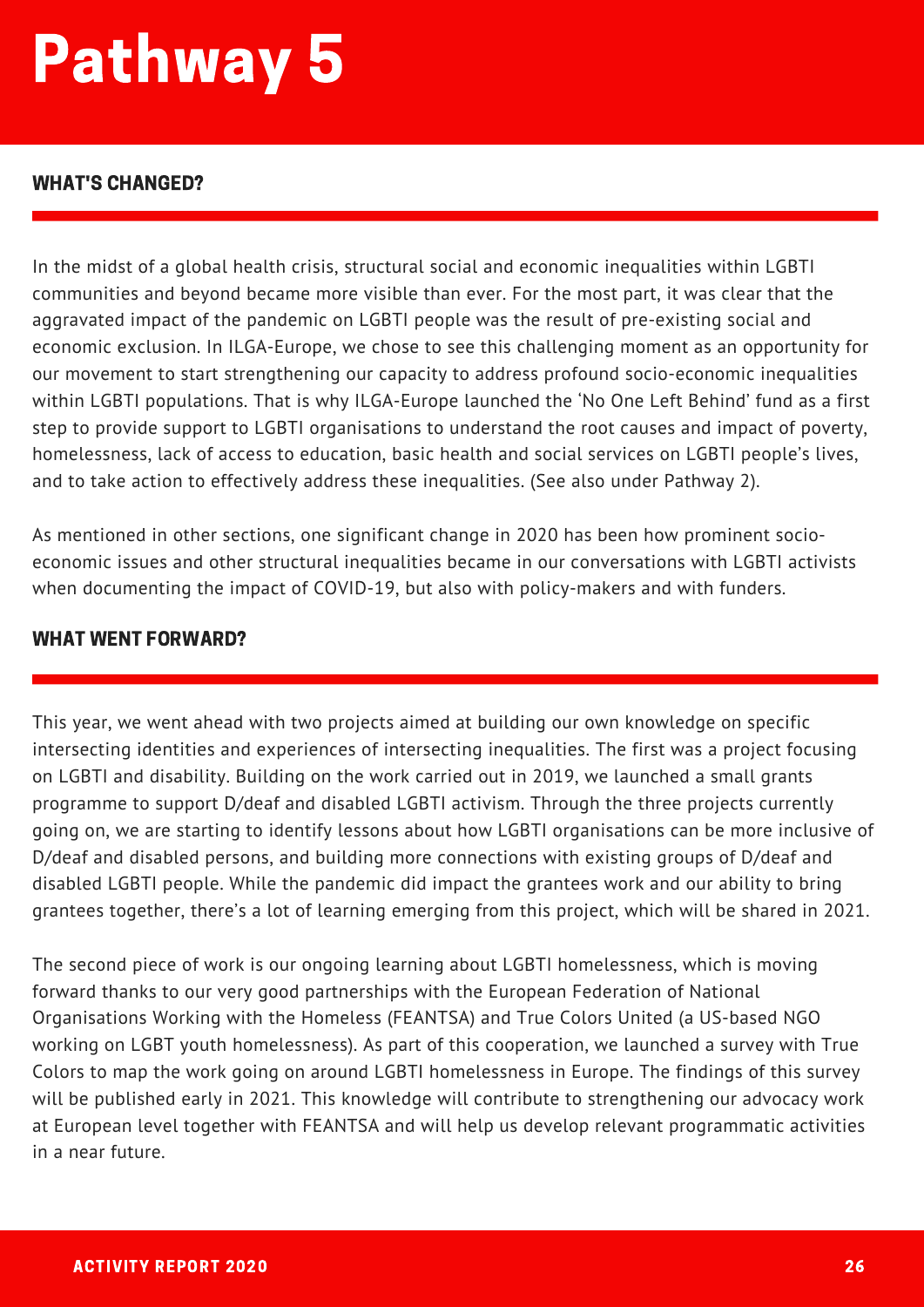#### WHAT WE LEARNED

Two years ago, we committed ourselves to strengthening our knowledge about the impact of structural inequalities on the lived experience of LGBTI people, to building our capacity to advocate more effectively for social justice issues, to investing in our collective ability to address inequalities based on socio-economic status and race. We planned to do this over a five-year period, to have time for it. What has become clear in 2020 is that we need to push this learning to the top of our agenda. The commitment to "leaving no one behind" will be the main thread of our movement's work over the next decade. We are gladly reckoning with the importance of taking on socio-economic inequalities, racism and other forms of structural inequalities. There is no turning back. Therefore it is crucial we make learning and building our capacity to do this work a priority in the coming years.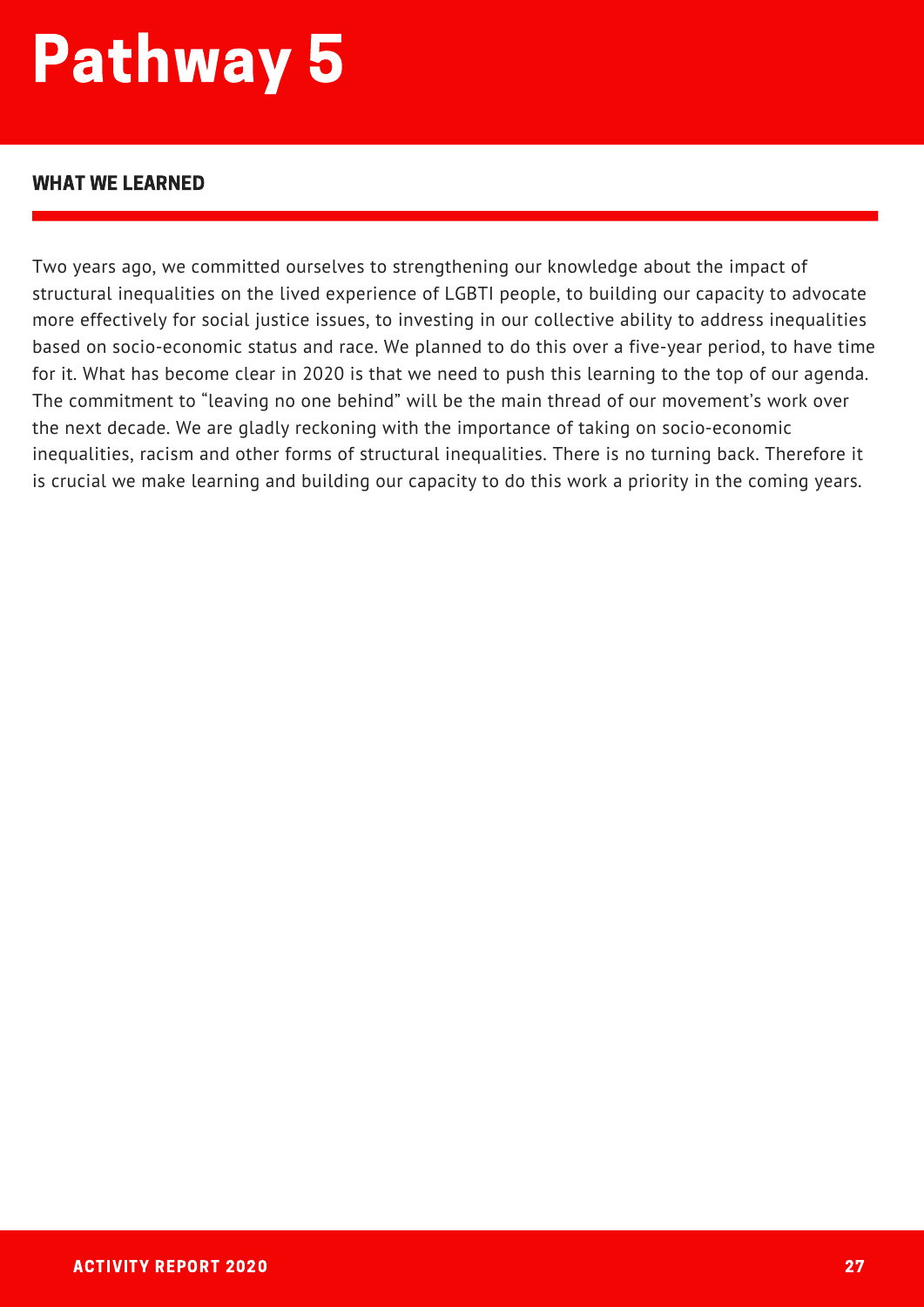### **Organisational** Update

In mid-March, as Europe was overtaken by the COVID-19 pandemic and countries began to go into lockdown, the ILGA-Europe team, as any other team, had to adapt and adapt quickly. After adjusting to remote working, we reassessed our activities and priorities for 2020. We assessed what activities were still possible and relevant, and also identified new needs. A guiding principle was ensuring that our team has the necessary capacity, resources and tools to carry out the work which is needed, especially to continue to support our members.

This has meant creating space for learning on working with new online platforms and online tools. And of course, it's meant supporting our staff team, especially in terms of wellbeing and workload, to the best of our ability, while acknowledging the changes we all had to deal with. As time passes, we've increasingly been thinking about how to develop working methods and practices which will work over time, considering we expect to be working remotely for a good portion of 2021, and what this will change in a more long-term outlook.

These past few months have also accelerated our own internal reflection about what how our governance and staff policies contribute to perpetuating existing forms of inequalities. One step we took was to launch an audit of our recruitment process policies and practices through an intersectional lens, to identify concrete ways for us to address existing barriers in access to employment and to enable ILGA-Europe to become an ever-more inclusive and equal employer.

#### **Fundraising**

ILGA-Europe's own fundraising work remained an important priority throughout the year. This work is essential to increase our ability to remain flexible in responding to emerging needs, as well as to meet our own co-funding requirements. It has been heartening to see that our fundraising has been particularly positive amidst the challenges faced this year. The support of individuals, communities and new partners is growing.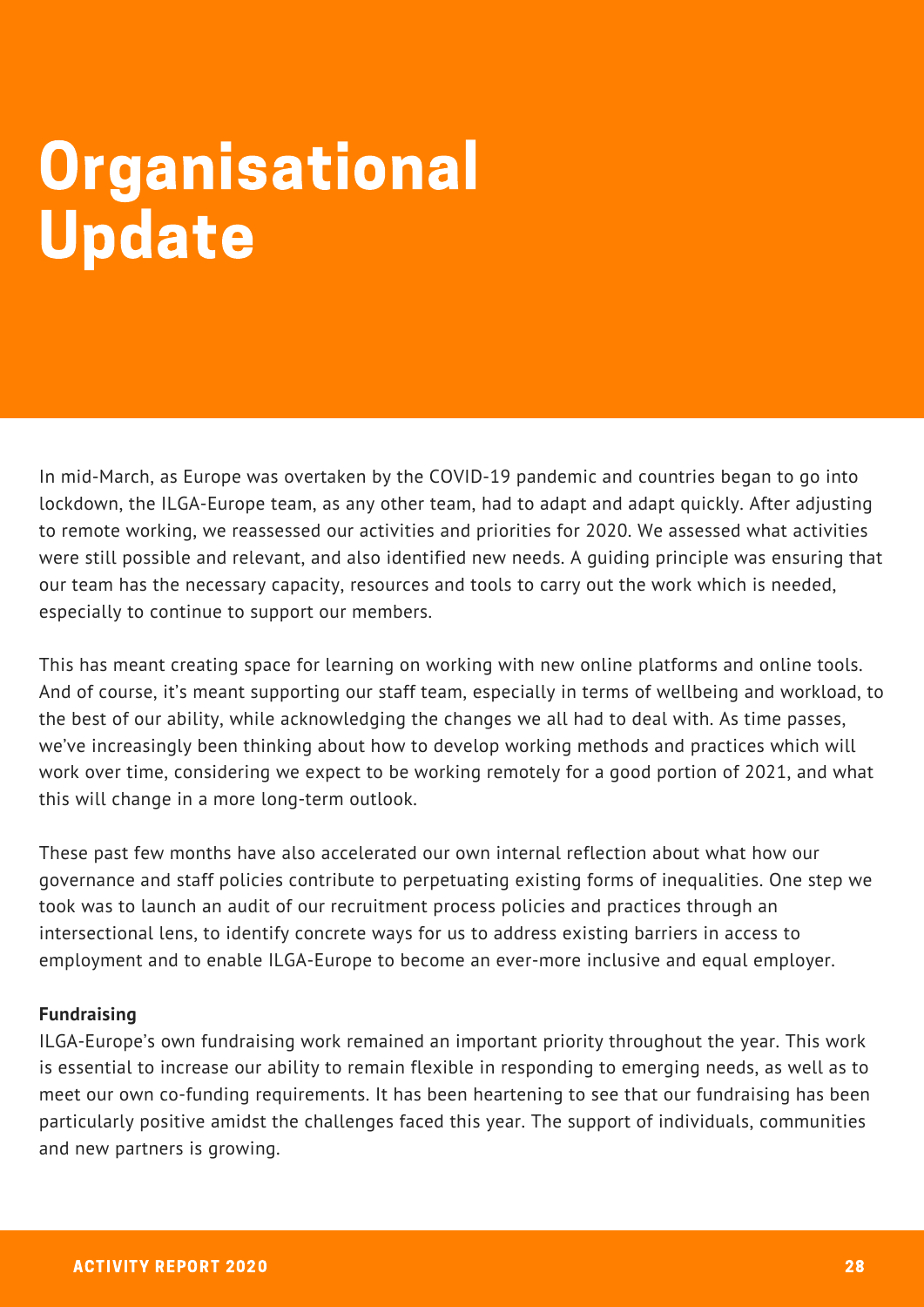### Organisational Update

#### **Equality Gala Online**

Due to the pandemic, we moved the sixth annual European Equality Gala online. The virtual event held at the end of June was open to anyone to attend, with the option to give a voluntary donation upon registration or during the event. The programme featured EU Commissioner for Equality, Helena Dalli; Council of Europe Commissioner for Human Rights, Dunja Mijatović; MEPs from the European Parliament LGBTI Intergroup; LGBTI activists; and drag artist and YouTuber, Candy Crash. The event was sponsored by Google. Over 300 guests tuned in and the event raised €25,000 (including sponsorship).

#### **Corporate support and partnerships**

We've significantly grown our corporate fundraising over the past year, both strengthening existing partnerships and creating new relationships with supportive companies from different sectors committed to raising awareness and funds for LGBTI equality. In July, digital bank Revolut launched their second Pride campaign in partnership with ILGA-Europe, issuing a limited edition rainbow branded payment card with a minimum donation to ILGA-Europe, raising over €200,000 to date. We also had collaborations with dating app LOVOO, whose first Pride campaign in August raised €10,000 for ILGA-Europe, and U-Earth Biotech, who launched a limited edition Pride facemask, donating all profits to ILGA-Europe. Kraft Heinz and Flywheel both held internal Pride campaigns over the summer, with ILGA-Europe as a suggested organisation for staff donations. We also received support from Precision Medicine Group, Nielsen, Andrew Christian, e-sports organisation Splyce, and over  $€6,000$  was donated through employee giving schemes with contributing companies including Netflix and Google. While we benefited from several successful partnerships and collaborations, we also turned down partnership proposals in cases where we were not satisfied with the prospective corporate partner's ethics and practices, particularly around supply chain.

#### **Community donations**

The number of individuals donating to ILGA-Europe continues to grow. 160 individuals made a donation through our website, with the situation in Poland and Hungary and celebrating Pride season most commonly cited as inspiration for giving. Throughout the year we recruited 13 new regular donors, bringing the total number to 37, and more than 30 supporters set up a birthday fundraiser on Facebook. Despite COVID-19, several community events and initiatives to raise funds went ahead, for example an outdoor charity dance class and online crafts sales, and we received donations in lieu of presents on the occasion of birthday and wedding celebrations.